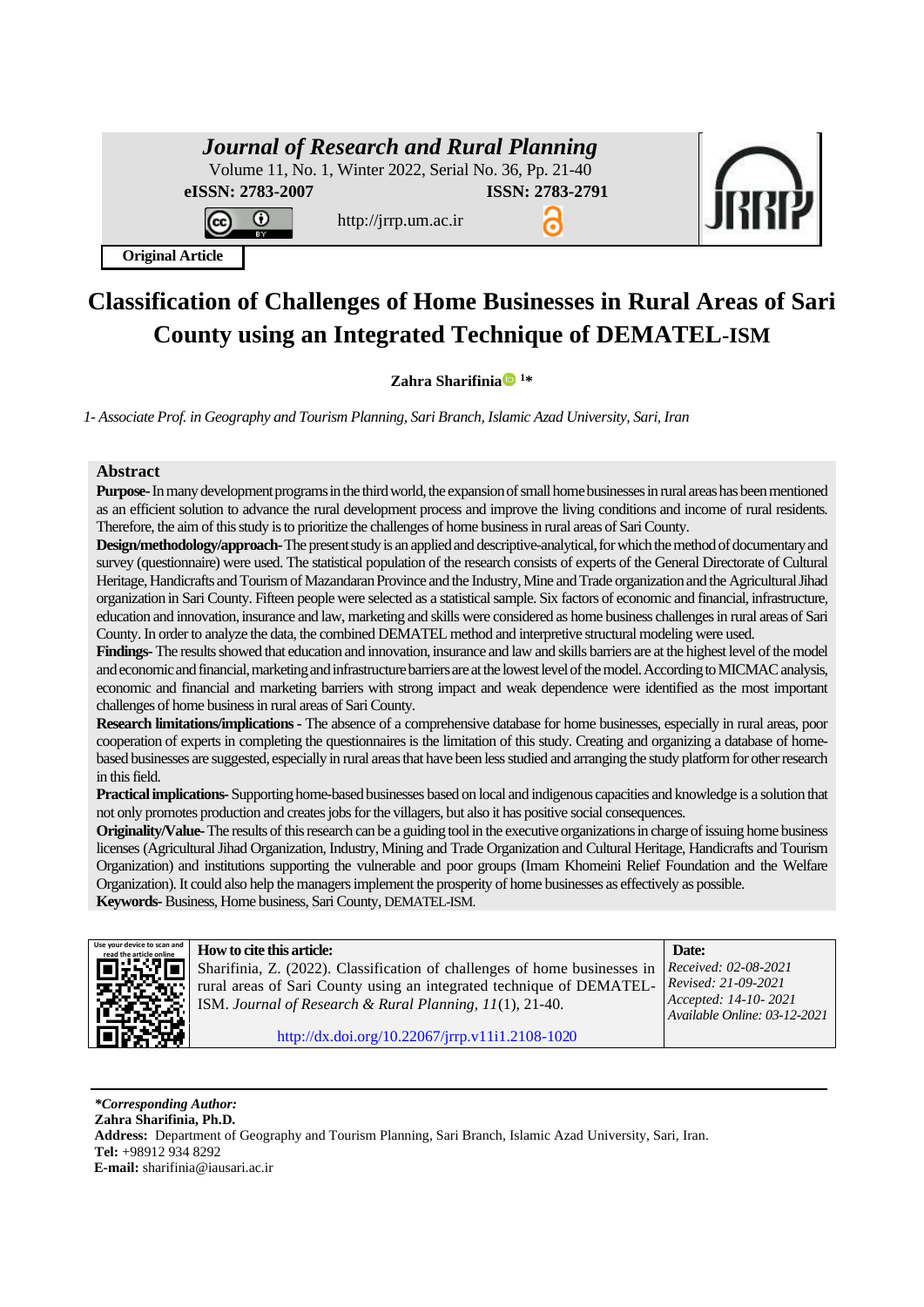# **1. Introduction**

n recent years, rural businesses have been a transition from agriculturalbased business to other enterprises [\(Sharifzadeh et al., 2014\).](#page-16-0) On the one hand, shifted social values, such as people's desire for more freedom and independent work as well as having more time with the family, and on the other hand, raising the standard of living of households who increasingly demand more income sources are two main reasons to establish a home-based business [\(Agahi, et al., 2012\).](#page-14-0) Homebased business is a type of business that may not necessarily involve all family members, so only one or more family members are engaged in economic activit[y \(Izadi et al., 2016\).](#page-14-1) I

The nature and characteristics of rural communities and rural development experiences in different countries over the past decades confirm the deficit in the villagers' income. Accordingly, the social, cultural and political consequences cannot be addressed merely by transferring technical knowledge and technologies, and tangible capitals to rural areas. Therefore, a more important element that should be considered by policy makers and rural development practitioners is the improvement of small rural businesses, especially home business and providing the necessary bases for their growth and development [\(Omidi & Chaharsoghi Amin, 2018\).](#page-15-0)

Rural small businesses with an emphasis on home and households have been able to create the conditions for starting ventures and, hence, sustainability in rural communities [\(Vakilolroaya](#page-16-1) et [al., 2018\).](#page-16-1) Having a very close relationship between high unemployment, widespread poverty and unequal income distribution, establishing productive employment for underprivileged people are the main mechanisms for reducing poverty and inequality in less developed areas. These rural areas have a special capacity and potential for agriculture, tourism and handicraft[s \(Rahmani Fazli et al., 2019\).](#page-16-2) The law of home businesses has been regulated in 150 countries of the world [\(Taghibaygi et al., 2014\).](#page-16-3) It is often thought that this type of business is prevalent in poor and less developed countries, while statistics suggest that 67% of small businesses in Australia, about half of small businesses in the UK, and 52% of businesses of the private sector in the United States are home-based businesses [\(Zinati](#page-17-0)  [Fakhrabad & Bakha,](#page-17-0) 2016). Starting and developing any business, regardless of the geographical location of its formation, is dealing with many challenges. Most rural areas are sparsely populated, or may have limited access to markets, capitals, skilled labor, and infrastructure due to their remoteness from large population centers. In addition to these, the local attitude and culture may not be in consistence with entrepreneurial activities [\(Sharifzadeh et al., 2014\).](#page-16-0) Although this type of enterprise has a long history in Iran and can be considered as a suitable approach in the process of optimizing labor productivity and increasing employment opportunities for rural women, it comes with impediments [\(Moradi Nejad](#page-15-1)  [& Vahedi, 2019\).](#page-15-1) Most home businesses in Iran are conducted informally and are traditionally managed. They do not have a specific plan for growth and development, which has led to lack of competitive advantage of these businesses for competing in the regional and national markets and hinder their growth (Modarresi [et al., 2018\).](#page-15-2)

According to Iranian Population and Housing Census of 2016, there are 411 villages in Sari County with a population of 152184 people and 50288 households. In other words, about 30% of the total population of Sari County live in villages. About 10.9% of this population is unemployed, which is close to the total rate of the province unemployment (11.1% of the rural population of Mazandaran Province in 2016 was unemployed).

Therefore, there is no option but creating employment and reducing unemployment and preventing the migration of villagers in order to maintain the rural population. The development of home businesses as a way to achieve this goal depends on providing a set of factors and challenges and obstacles. Therefore, the prosperity of home business is necessary for the economic and social empowerment of the villagers in the region. For this purpose, the aim of this study is to use the DEMATEL-ISM combination technique to classify the challenges of home business in rural areas of Sari County. Based on the level of challenges, the study suggests practical solutions to reduce and eliminate these barriers in order to provide empowerment, job creation, entrepreneurship, income generation, and rural development.

# **2. Research Theoretical Literature**

Rural economy is a one of the most important components in the countries' economy from a systemic point of view. Considering the organic relationship between the rural system and the territorial system, it can be said that in terms of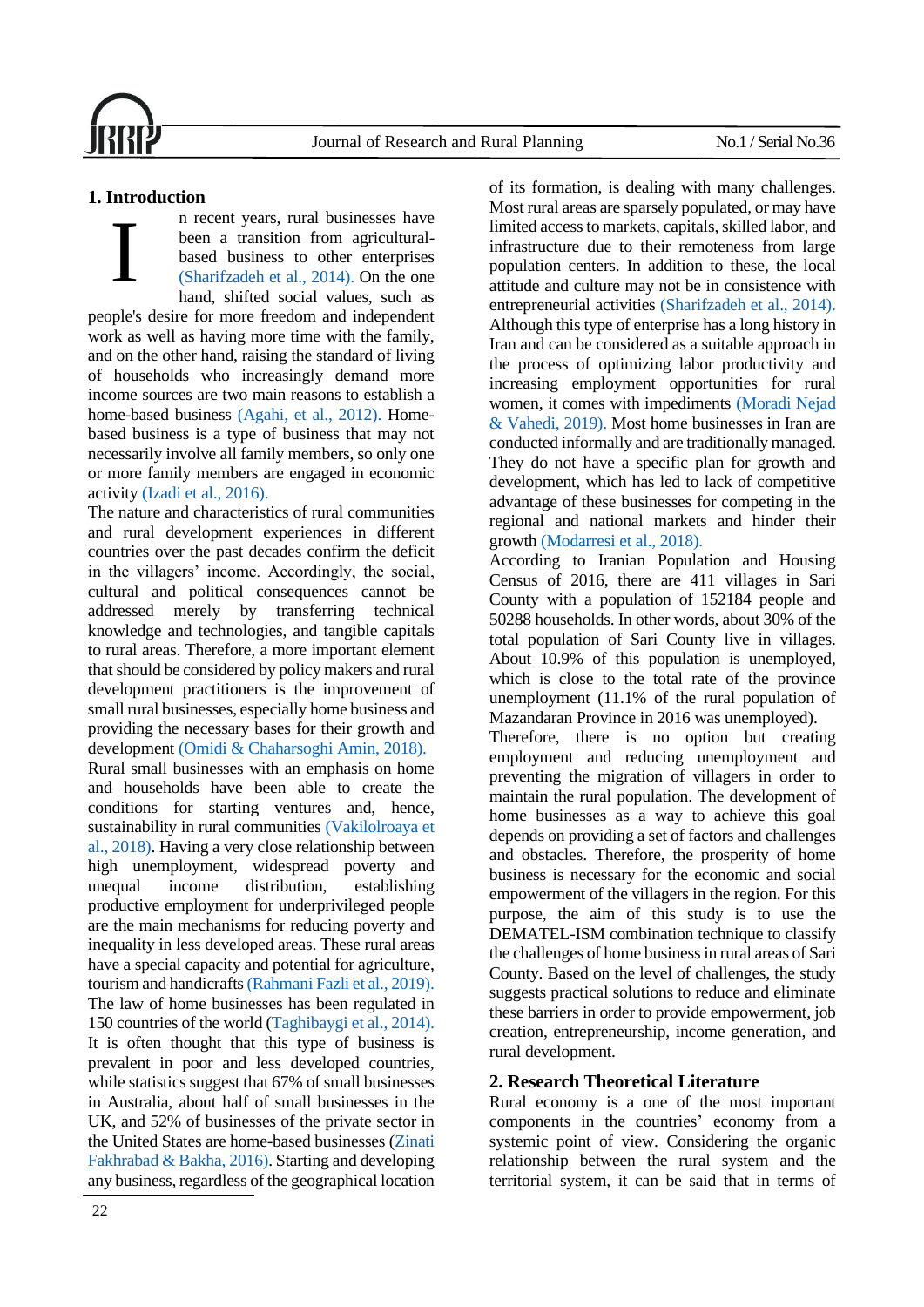

geographical realities, development and progress in economic dimensions depend on the growth and development of rural economy [\(Afrakhteh et al.,](#page-14-2)  [2018\).](#page-14-2) Economy provides jobs and income and is vital for health, food, clothing, and housing. It also satisfies the needs of higher levels such as education, health and recreation [\(Zangisheh et al., 2018\).](#page-17-1) The rural economic sub-system is not able to play its complementary role in the national and territorial system; the effects of rural issues will eventually be spread in urban areas and the national and territorial system [\(Zarei and Estelaji, 2017\).](#page-17-2) Sustainable development is a general concept related to various aspects of rural life and sustainable rural development is one of the main aims of public policy [\(Tavakoli Kajani et al., 2019\).](#page-16-4) In the economic component, lack of employment, deprivation, environmental poverty and lack of optimal use of capabilities have created many challenges for sustainable development [\(Oghabaei et al., 2019\).](#page-15-3) One of the most important approaches to sustainable development is the diversification of economic activities. The importance of diversification for nonagricultural and multi-sectoral activities in rural areas has been highlighted [\(Alavizadeh & Mirlotfi,](#page-14-3)  [2013\).](#page-14-3) It can increase flexibility and reduce vulnerability to external shocks (droughts and market problems) by reducing homogeneity in the rural economy. The most important approaches to diversify the economic activities of rural areas can be: the expansion of rural industries (conversion and complementary), the development of home business and the development of tourism and related activities [\(Sojasi Ghidari et al., 2018\).](#page-16-5) Therefore, replying to globalized economy, rural planners have considered the development of small, regional business associations and local entrepreneurs [\(Arayesh et al., 2019\).](#page-14-4) Today, creation of small and fast-growing economic enterprises in most economic systems of the world is accepted as a necessity [\(Gorji Mahlabani & Motevali Alamuti,](#page-14-5)  [2018\).](#page-14-5) The importance of small and medium enterprises in economic growth has made them the main elements in recent policies [\(Ale Ebrahim et al.,](#page-14-6)  [2010\).](#page-14-6) Thus, home business is now a significant part of small businesses and consists the main part of initiated enterprises [\(Mason & Carter, 2011\).](#page-15-4) Theories of rural development started from the perspective of economic growth and followed by the basic needs of villagers and poverty alleviation policies. Then, the concepts of sustainability, integrated rural development and human development of villages were created with an emphasis on endogenous, participatory, and creative approaches (Orooji et al., 2018). In the new model of sustainable rural development, according to the dynamism and the identified requirements, rural development should come from inside of the communities and in this regard, it needs to use available resources and inputs [\(Azkia](#page-14-7) & Dibaji [Forooshani, 2016\).](#page-14-7) In many development programs in the third world, the expansion of small home businesses in rural areas has been mentioned as an efficient solution to advance the rural development process and improve the living conditions and income of rural residents [\(Yaghoubi Farani &](#page-16-6) [Jalilian, 2015\).](#page-16-6) Although the village and rural life are associated with agricultural activities, and agriculture plays a major role in rural development activities [\(Fallah Tabar, 2018\),](#page-14-8) now many policymakers promote none-farming economic activities, which are known as the engine of rural growth [\(Mohammadi &](#page-15-5) Rostami, 2019). Diversification of economic activities in villages in addition to strengthening incomes, will facilitate the process of rural development. This will enrich economic sustainability [\(Taleshi & Shabnama,](#page-16-7)  [2017\).](#page-16-7) In this regard, the approach of diversification of economic activities is one of the approaches considered in the integrated development of rural communities [\(Motiee Langroodi et al., 2019\).](#page-15-6) One of the main strategies for job creation and applying the approach of diversification of economic activities in rural areas is to foster non-agricultural industries and businesses, especially home-based businesses. These types of businesses are often part of the hidden and informal sector of the economy, yet they have a significant role in the wealth and economic growth of a society and improvement of social capita[l \(Jaliliyan & Saadi, 2016\).](#page-14-9) In the theory of marginal economies, Penrose believes that conditions of prosperity, creating growth opportunities for small businesses is more feasible than the development of large businesses [\(Rahmanian Koushki, 2017\).](#page-16-8) More than 50% of the income of rural agricultural communities in developing countries is generated from non-farm resources (Gautam & [Andersen, 2016\).](#page-14-10) In the Oxford dictionary of Business means buying, selling and trading. The word is rooted in being busy and entertaining, and refers to activities that produce and purchase goods and services in order to sell them for profi[t \(Taghibaygi](#page-16-3) et al., 2014). Home business is an enterprise that is done by family members in the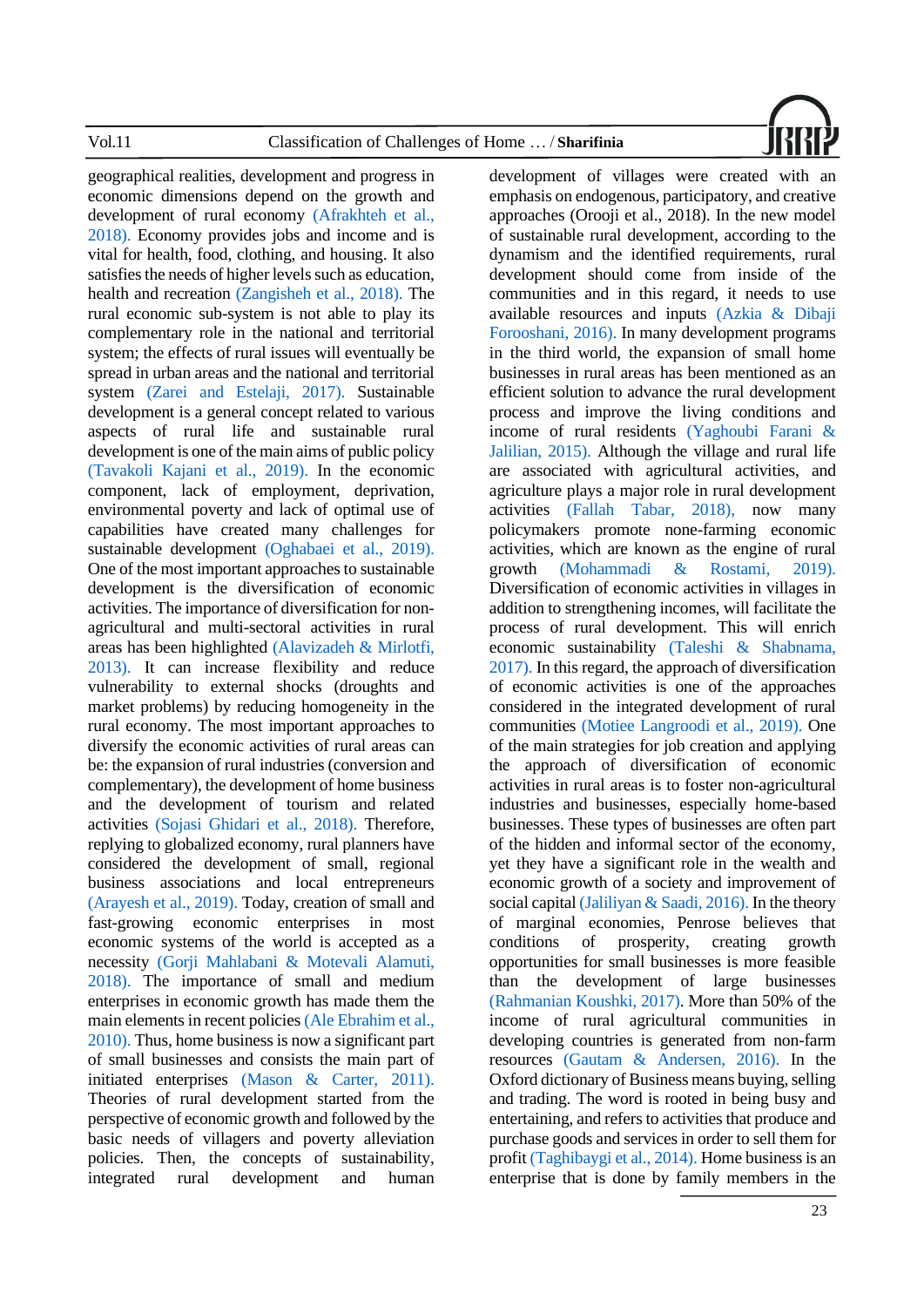Journal of Research and Rural Planning No.1 / Serial No.36



home environment that does not disturb the neighbors. The production is conducted within the home environment, whereas its supply, sale and marketing are transferred outside the residential environment (Naderi Mehdei & [Vahdat Moadab,](#page-15-7)  [2018\)](#page-15-7). Walker and Webster have categorized different types of home business based on motivation into venturous, comfortable, contented and ambitious home-bases businesses [\(Najafi &](#page-15-8)  [Safa, 2014\).](#page-15-8) Home-based business owners have a variety of motivations for working from home, such as minimizing costs, comfort at workplace, and not needing alternative places [\(Newbery &](#page-15-9) Bosworth [2010\).](#page-15-9) Regardless of the type of home business, some features are common about it such as the house is as the main place of business; the ownership or management of the business is done by one or more family members. Moreover, the production volume is in consistence to the conditions and space of the residential unit, and it is not creating environmental, noise and visual pollution. Home business in rural areas also achieves the goals of a resilient economy for employment and sustainable development [\(Rahmanian Koushki, 2017\).](#page-16-8) The expansion of home-based businesses in four dimensions transforms the society. In the social dimension, it increases employment. They tend to focus on technology rather than capital. In the economic dimension, it causes the distribution of income in the society, and thus it prevents the emergence of many social conflicts. In the political dimension, it promotes the proper distribution of opportunities among the people, the improvement of democracy, and prevents the dominance of a certain group. In the personal dimension, a more suitable space will be provided for implementing the creativity of the homo economicus [\(Khosravipoor &](#page-15-10) Dehghanpoor, [2015\).](#page-15-10) Home-based businesses reduce local economic outflows to other areas, so local people work in their own area, promote self-sufficiency and facilitating sustainable economic growth. In this manner, a potential impetus is created to promote businesses that create local or local employment opportunities (Saadi 7 [Heidari, 2013\).](#page-16-9) According to the theory of human development in the future the work will not serve others. It is an activity that people has organized for himself, under their management and control and in order to meet the needs [\(Mirakzadeh et al., 2017\).](#page-15-11) According to Horgan's postulation, home-based business increases employment and reduce household costs, and ultimately is a means to regional economic

growt[h \(Yaghoubi Farani et al., 2014\).](#page-17-3) Despite their economic importance, these kinds of businesses are not well recognized [\(Breen, 2010\).](#page-14-11) The followings are the cases to be said about the importance of home business:

- 1. Home-based businesses have a strong potential to develop. The average annual growth of home business is 16% and the average growth of small businesses is 11%;
- 2. Home business provides a great opportunity to create an entrepreneurial strategy with low risk and cost;
- 3. Most of them have entrepreneurial tendency [\(Mirlotfi et al., 2014\).](#page-15-12) Entrepreneurs are the engines of economic growth [\(Faggio and Silva,](#page-14-12)  [2014\).](#page-14-12) Business scholars believe that three factors have led home business to grow in recent years:
	- a.The emergence and infusion of new technology, ICT in particular, has led to the prosperity and development of remote and Internet businesses.
	- b.Changing the industrial structure and shrinking organizations and outsourcing increases the job insecurity in people and hence more efforts for self-employment. Home business can satisfy the outsourcing need.
	- c. Shifted social values, on the one hand, such as people's desire for more freedom and independent work as well as more presence with the family, and raising the standard of living on the other hand, among households who increasingly demand more income sources are two sides of reasons to establish a home-based business [\(Naderi and Amiri,](#page-3-0)  [2018\).](#page-3-0)

<span id="page-3-0"></span>Due to the significance of home business, studies have been conducted about it some of which are mentioned. Findings of study [\(Amiri et al. 2019\)](#page-14-13) using a systematic approach in the villages of Kermanshah Province showed that home business challenges are affected by various causal factors (marketing, management, legal, support and branding and identity building), interventional factors (resources Financing, government and private sector support, and understanding of decision makers) and contextual factors (sociocultural and economic infrastructure). [Moradi Nejad](#page-15-1)  [and Vahedi \(2019\) in](#page-15-1) the study of barriers to home business based on the results of factor analysis stated that economic-political factors, lack of business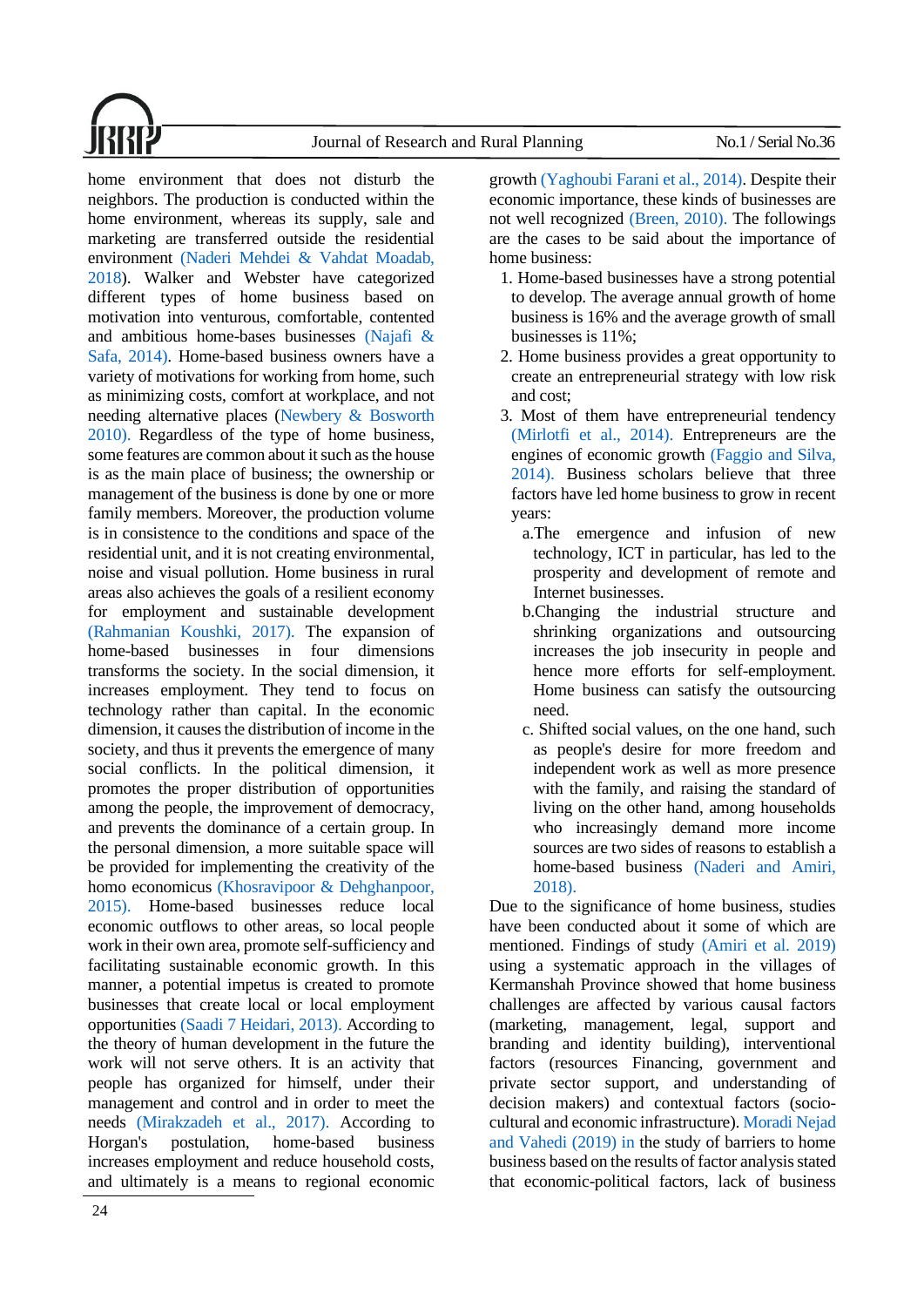

experience, education, incompetency, lack of cultural and psychological support, respectively, are the most important obstacles for setting up these jobs in rural areas of Ilam[. Velaei et al. \(2018\)](#page-16-10) in the analysis of barriers to small business development in rural areas of Miandoab County concluded that socio-economic and infrastructure barriers, weak social capital and the preference of bank deposit rather than investing are the important factors in starting a home business. Based on a factor analysis, [Rahmanian Koushki et al. \(2017\)](#page-16-8) listed six factors of lack of support, economic barriers, cultural and social barriers, lack of knowledge and information, family barriers and lack of laws as barriers to home entrepreneurship in Kamfirooz Rural District. [Mirakzadeh et al. \(2017\)](#page-15-11) stated in a study that economic, social, educational, structural and managerial barriers were among the barriers to the development of non-agricultural activities with an emphasis on home business in Ghori Ghaleh Rural District. [Naderi Mehdei and Teimouri \(2017\)](#page-15-13) categorized some strategies for overcoming challenges in developing home-based businesses in five groups, including social strategies (using the latest educational findings to enhance the technical skills of technical staff working at home and reviving work habits), supportive strategies (granting long-term loans in the first two years, promoting the insurance), institutional strategies, marketing strategies (marketing, advertising, home business products export and holding national, regional and local exhibitions) and financing strategies (raising the number and amount of loans). [Izadi et al. \(2016\)](#page-14-1) in a study investigated obstacles to the development of entrepreneurship in homebased businesses in rural areas of Shiraz. They mentioned the following as the impediment factors: information factors (lack of business plan, lack of cooperation with agricultural and related organizations, poor knowledge of supportive plans in rural areas and the process of obtaining loans and facilities), economic (lack of capital, lack of receive financial support timely), marketing (cheap purchase of products and lack of facilities to supply and sell products without intermediaries), personality (risk avoidance and conservatism and lack of perseverance and limited activity of the business owner) and family (many jobs and responsibilities and lack and exhaustion of physical facilities) [Najafi and Safa \(2014\)](#page-15-8) in a study "entrepreneurial home businesses and obstacles and challenges in rural areas" concluded that lack of

proper business plan, lack of experience and expertise, lack of proper access to market, lack of access to information and resources, lack of financing for home business investment and legal barriers are the most important barriers[. Taghibaygi](#page-16-3)  [et al. \(2014\)](#page-16-3) research about the development of home-based businesses in the villages of the Islamabad-e-gharb County mentioned a list as personality factors (lack of endurance and resistance in the face of problems, lack of creativity and innovation, lack of competence, lack of knowledge about strengths and weaknesses, lack of bargaining power and lack of confidence and perseverance), economic factors (dissatisfaction with the income of the father or spouse, lack of capital, lack of access to credit and loans, disbelief in the impact of homebased jobs on improving income, lack of access to raw materials and the difficulty of providing them and expensive equipment), family-related factors (lack of division of labor and cooperation of family members, lack of encouragement of family members, considerable number of children, disruption of family calmness, household chores and responsibilities, dissatisfaction with life and prevention of family and spouse). They continued with individual factors (lack of planning, lack of effort and perseverance of women, lack of expertise, skills and experience, low social and public relations of women, lack of unemployment and previous failure in family career) and government factor (lack of market, not holding workshops and training classes by the organizations, no access to information centers, lack of insurance, lack of tourism activity and lack of exhibitions). [Mirlotfi et](#page-15-12)  [al. \(2014\)](#page-15-12) in a study about the challenges of home business development in the villages of Dishmuk District of Kohgiluyeh County found lack of expertise, lack of official support, legal barriers, maintenance restrictions, cheap purchase of products, social problems, lack of facilities, lack of suitable space, recession in markets for supply, financial problems, information barriers and lack of business plan, as imoprtant factors. [Yaghoubi Farani](#page-17-3)  [et al. \(2014\)](#page-17-3) in a study in Sardrood District of Razan County based on factor analysis identified six factors of cultural and social, infrastructure and finance, personality, support, family and education as components inhibiting the tendency of rural women to work at home. [Reuschke and](#page-16-11) Mason [\(2020\)](#page-16-11) in a study examined 994 examples of small and medium-sized home-based businesses in Scotland. The findings show that in rural areas, a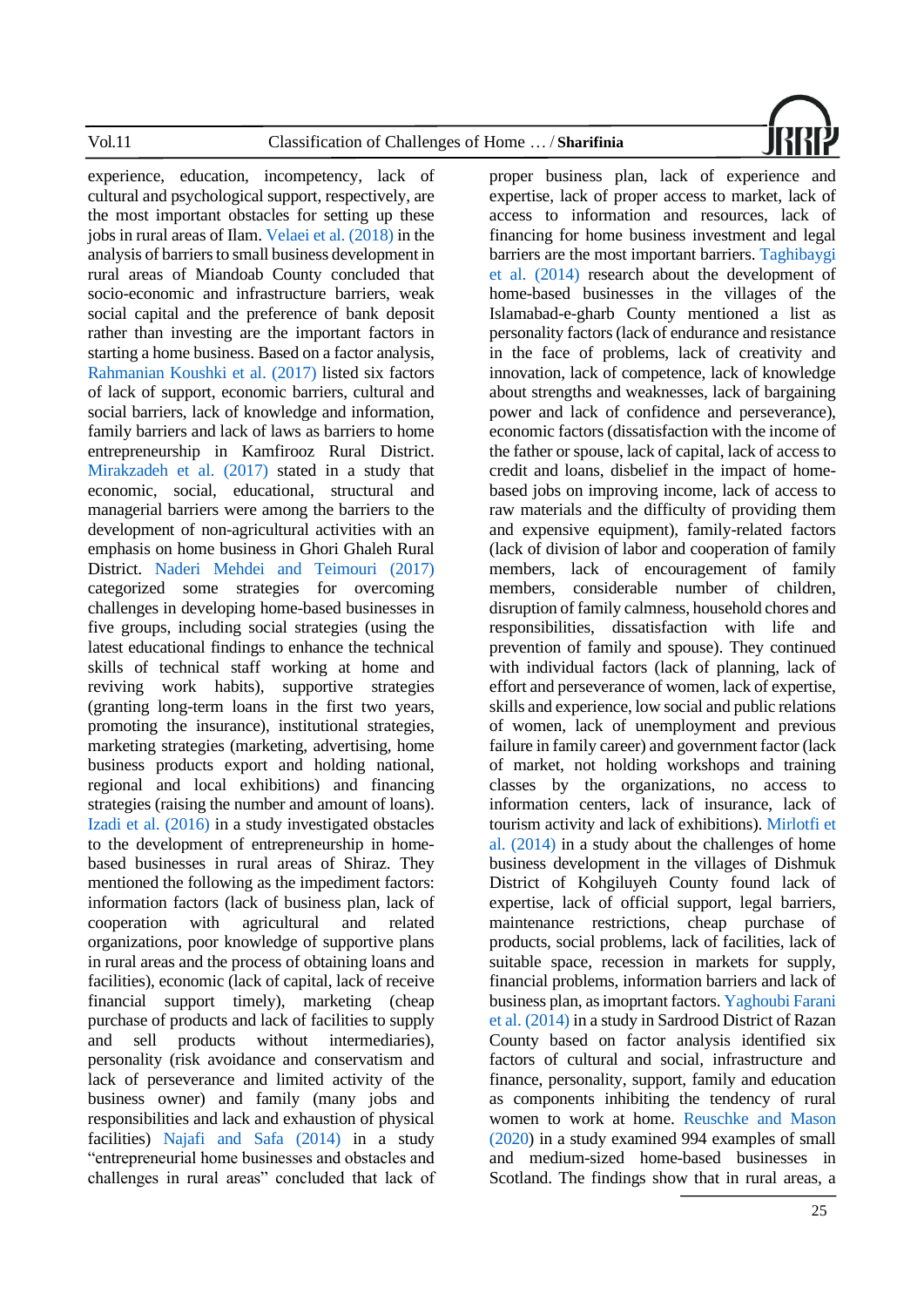

tiny proportion of home-based businesses use digital technologies and online markets. [Philip and](#page-16-12)  [Williams \(2019\)](#page-16-12) stated in a study that the digital economy offers many benefits to small-scale homebased businesses in rural areas. However, the sharp and rapidly changing digital and socio-economic gaps still pose challenges for this segment of the economy. It creates a rural economy, especially in remote villages. A study by [Fatoki \(2014\)](#page-14-14) stated that internal factors affecting barriers to small and medium-sized businesses in South Africa include lack of management experience, lack of functional skills and training, poor staff development, and poor customer attitudes. [Galloway and](#page-14-15) Kapasi (2014) recognized the lack of funding, lack of networking, and the lack of cooperatives and support organizations as impediments to starting a rural home-based business in Scotland. [Ming-Yen Teoh](#page-15-14)  [& Chong \(2008\)](#page-15-14) identified four components of capital, education and consulting networks, and the

use of information and communication technology as barriers to the growth of women entrepreneurs in small and medium-sized enterprises in Malaysia. Most research has only addressed the barriers to a home-based business. However, in this research, it is intended to categorize the challenges of home business, unlike previous researches. Moreover, the study uses the DEMATEL-ISM combination technique as one of the most widely utilized recent methods for this purpose. Unlike most multicriteria decision models, this technique solves the problem of ignoring the intensity of interactions and internal relations of criteria and sub-criteria quantitatively, and its output is the matrix of interpretive structural modeling (ISM) method for impact analysis, in which one factor builds on another and determines the level of factors of a system. [Figure 1](#page-5-0) - illustrates the conceptual model of the research.



<span id="page-5-0"></span>**Figure 1. Conceptual model of research**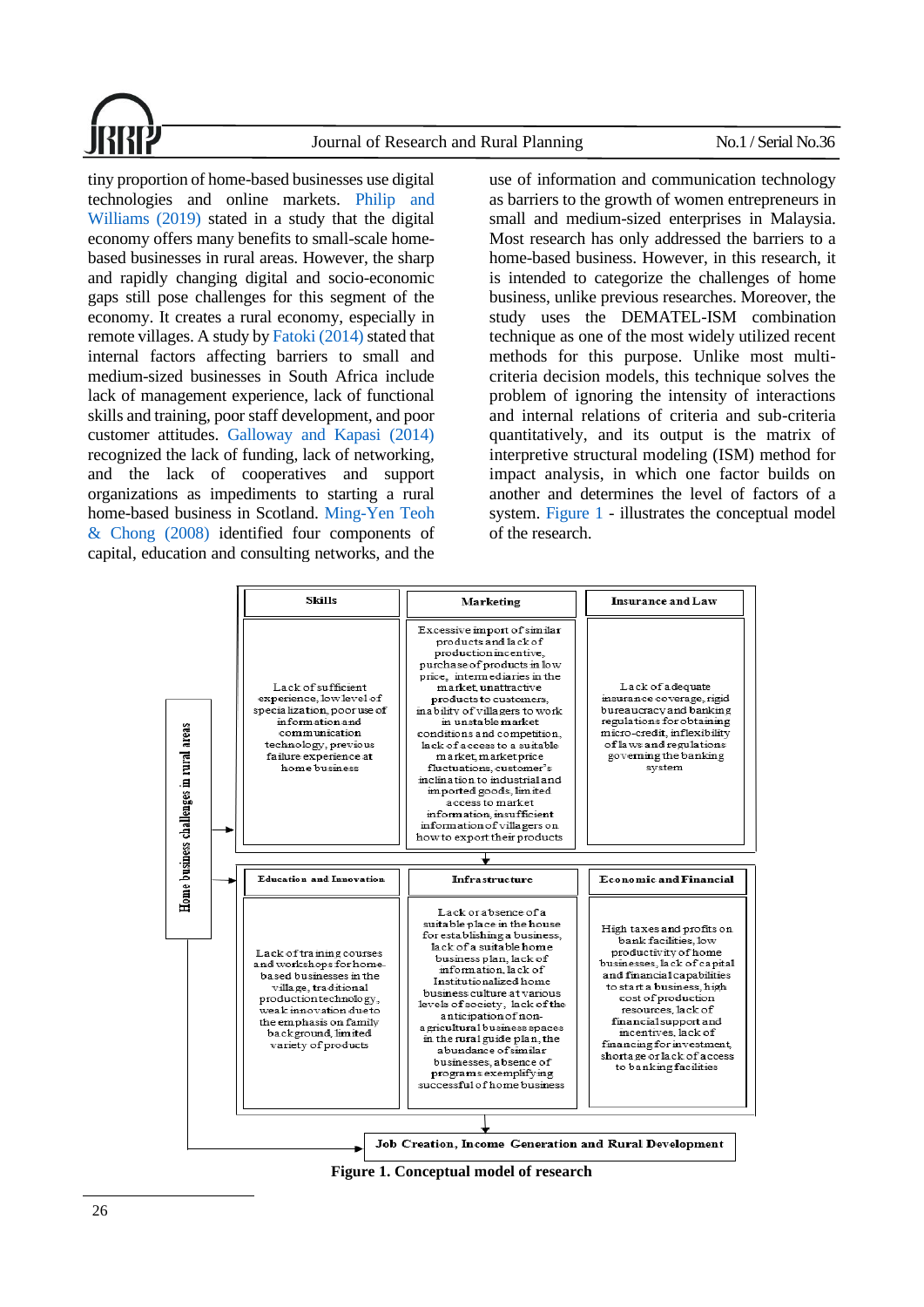

### **3. Research Methodology**

The present study is an applied purpose and in terms of method and nature is descriptiveanalytical, for which the method of documentary and survey (questionnaire) were used. The statistical population of the research consists of experts and practitioners of the General Directorate of Cultural Heritage, Handicrafts and Tourism of Mazandaran Province and the Industry, Mine and Trade organization and the Agricultural Jihad organization in Sari city. The statistical sample of most studies based on Dematel method and interpretive structural method is 10-12 selected experts. It should be noted that in this process, the most important factor is the quality of expert opinion [\(Moradi et al., 2013, p. 95\).](#page-15-15) In this study, 15 experts and actors with the work experience related to home business in rural areas in the abovementioned organs were selected as a statistical sample using chain-referral sampling technique. So that after identifying and selecting the first sampling unit (expert), that person was used to identify and select the second sampling unit. Based on the theoretical foundations of research, field study and expert opinion, 6 factors of economic and financial, infrastructure, education and innovation, insurance and law, marketing and skills were considered as home business challenges in rural areas of Sari County [\(Table 1\)](#page-6-0). In order to analyze the data, the combined Dematel method

and interpretive structural modeling have been used. Based on Dematel and interpretive structural modeling, a set of various and related factors are comprehensively organized and the conceptual relationships between variables are described in a form of cause and effect. In this method, based on the judgment of experts, the relationship between variables and the way they interact is examined. Also, the specific relationships of variables and the general structure are illustrated in the form of a schematic model. On the other hand, the interpretive structural method only determines the level of influence of factors on each other and helps to identify the internal relations, prioritizing and leveling between factors, while Dematel has the ability to determine the intensity of interactions and relationships between factors in a quantitative fashion and determine the degree of impact and dependence (Pendar & [Vesi, 2020\).](#page-16-13) In fact, interpretive-structural modeling is an effective and efficient method for topics in which qualitative variables at different levels of importance have interactions with each other. By applying this method, relationships and dependencies between qualitative variables can be discovered, analyzed and designed. Hence, three crucial steps in the optimal usage of the method are: Identifying qualitative variables, determining the conceptual relationships between the considered qualitative variables and drawing the network of interactions of the studied qualitative variable[s \(Seyfi Farzad et al., 2019\)](#page-16-14)

<span id="page-6-0"></span>

| <b>Dimensions</b>                  | <b>Indicator</b>                                                                                                                                                                                                                                                                                                                                                                                                             |
|------------------------------------|------------------------------------------------------------------------------------------------------------------------------------------------------------------------------------------------------------------------------------------------------------------------------------------------------------------------------------------------------------------------------------------------------------------------------|
| Economic and Financial<br>(C1)     | High taxes and profits on bank facilities, low productivity of home businesses, lack<br>of capital and financial capabilities to start a business, high cost of production<br>resources, lack of financial support and incentives, lack of financing for investment,<br>shortage or lack of access to banking facilities                                                                                                     |
| Infrastructure $(C2)$              | Lack or absence of a suitable place in the house for establishing a business, lack of a<br>suitable home business plan, lack of information, lack of Institutionalized home<br>business culture at various levels of society, lack of the anticipation of non-<br>agricultural business spaces in the rural guide plan, the abundance of similar<br>businesses, absence of programs exemplifying successful of home business |
| Education and<br>Innovation $(C3)$ | Lack of training courses and workshops for home-based businesses in the village,<br>traditional production technology, weak innovation due to the emphasis on family<br>background, limited variety of products                                                                                                                                                                                                              |
| Insurance and Law $(C4)$           | Lack of adequate insurance coverage, rigid bureaucracy and banking regulations for<br>obtaining micro-credit, inflexibility of laws and regulations governing the banking<br>system                                                                                                                                                                                                                                          |

**Table 1. Dimensions and indicators used in the research**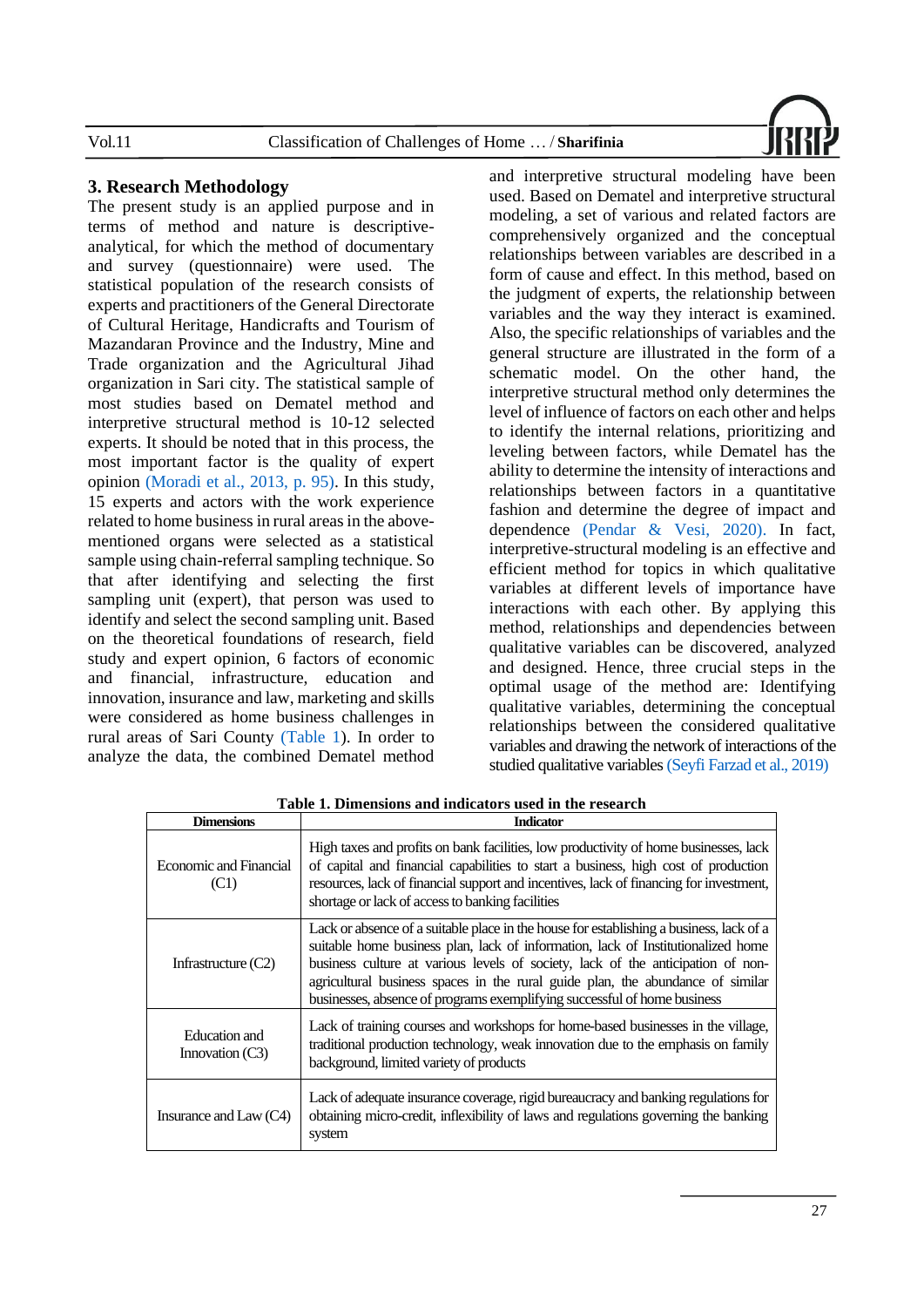| <b>JRR</b> |                      | Journal of Research and Rural Planning                                                                                                                                                                                                                                                                                                                                                                                                                                                                        | $\mathrm{No.1}/\mathrm{SerialNo.36}$ |
|------------|----------------------|---------------------------------------------------------------------------------------------------------------------------------------------------------------------------------------------------------------------------------------------------------------------------------------------------------------------------------------------------------------------------------------------------------------------------------------------------------------------------------------------------------------|--------------------------------------|
|            | <b>Dimensions</b>    | <b>Indicator</b>                                                                                                                                                                                                                                                                                                                                                                                                                                                                                              |                                      |
|            | Marketing $(C5)$     | excessive import of similar products and lack of production incentive, purchase of<br>products in low price, intermediaries in the market, unattractive products to<br>customers, inability of villagers to work in unstable market conditions and<br>competition, lack of access to a suitable market, market price fluctuations, customer's<br>inclination to industrial and imported goods, limited access to market information,<br>insufficient information of villagers on how to export their products |                                      |
|            | $\sim$ $\sim$ $\sim$ | Lack of sufficient experience, low level of specialization, poor use of information and                                                                                                                                                                                                                                                                                                                                                                                                                       |                                      |

Skills (C6) Communication technology, previous failure experience at home business **Source:** [Amiri et al. \(2019\),](#page-14-13) [Taghibaygi et al. \(2014\),](#page-16-3) [Velaei et al. \(2018\),](#page-16-10) [Saadi & Heidari \(2013\),](#page-16-9) [Moradi Nejad](#page-15-1)  [&Vahedi \(2019\)](#page-15-1)[, Mirakzadeh et al. \(2017\),](#page-15-11)[Mirlotfi et al. \(2014\),](#page-15-12) [Najafi & Safa \(2014\),](#page-15-8) [Sharifzadeh et al. \(2014\),](#page-16-0) [Galloway and Kapasi \(2014\),](#page-14-15) [Ming Yen Toh & Chong \(2008\)](#page-15-14) [Yaghoubi Farani et al. \(2014\),](#page-17-3) [Taghibaygi et al.](#page-16-3)  [\(2014\),](#page-16-3) [Fatoki \(2014\),](#page-14-14) [Velaei et al. \(2018\),](#page-16-10)

### **4. Research Findings**

Questionnaires distributed among 80% of male experts and 20% female experts, 26.7% of them were between 26-35 years old, 33.3% were between 45-36 years old and 40% were over 45 years old. About 26.7% of experts have a bachelor's degree, 60%, and 13.3% of them have a master's degree and a Ph.D degree, respectively. About 20% have work experience between 1-10 years, 26.7% between 11-20 years and 53.3% have above 20 year experience.

### *4. 1. Implementing the Dematel technique*

**First stage: Direct connection matrix formation** 

<span id="page-7-0"></span>**(M)-** In this study, the opinion of 15 experts were used to compare the pairs of criteria, and [table 2](#page-7-0) is the result of the arithmetic mean of the opinions of experts. In this step, the impact of two criteria on each other was determined based on a scoring criterion of 0 to 4. Verbal expressions and corresponding numbers of Dematel method convey the following arrangements:

0) Factor A has no effect on factor B; 1) Factor A has very little effect on Factor B; 2) factor A has little effect on factor B; 3) factor A has much effect on factor B; 4) Factor A has a great effect on factor B [\(Moradi et al., 2013\).](#page-15-15) According to the relationships obtained from pairwise comparisons as well as the arithmetic mean, a diagram of the direct relationships between the criteria and the intensity of their relationships is drawn based on a weight score of 0 to 4 [\(Figure 2\).](#page-8-0)

| C6   | C <sub>5</sub> | C <sub>4</sub> | C <sub>3</sub> | C <sub>2</sub> | C1   |    |
|------|----------------|----------------|----------------|----------------|------|----|
| 3.47 | 3.53           | 3.27           | 3.73           | 3.6            |      |    |
| 3.53 | 3.47           | 1.47           | 3.33           |                | 1.67 | C2 |
| 3.4  | 1.67           | 1.4            |                | 1.33           | 1.27 | C3 |
| 3.8  | 1.6            |                | 3.33           | 1.53           | 1.47 | C4 |
| 3.4  |                | 3.73           | 3.67           | 3.6            | 1.6  | C5 |
|      | 1.53           | 1.73           | 1.4            | 1.27           | 1.4  | C6 |

**Table 2. Direct relationship matrix**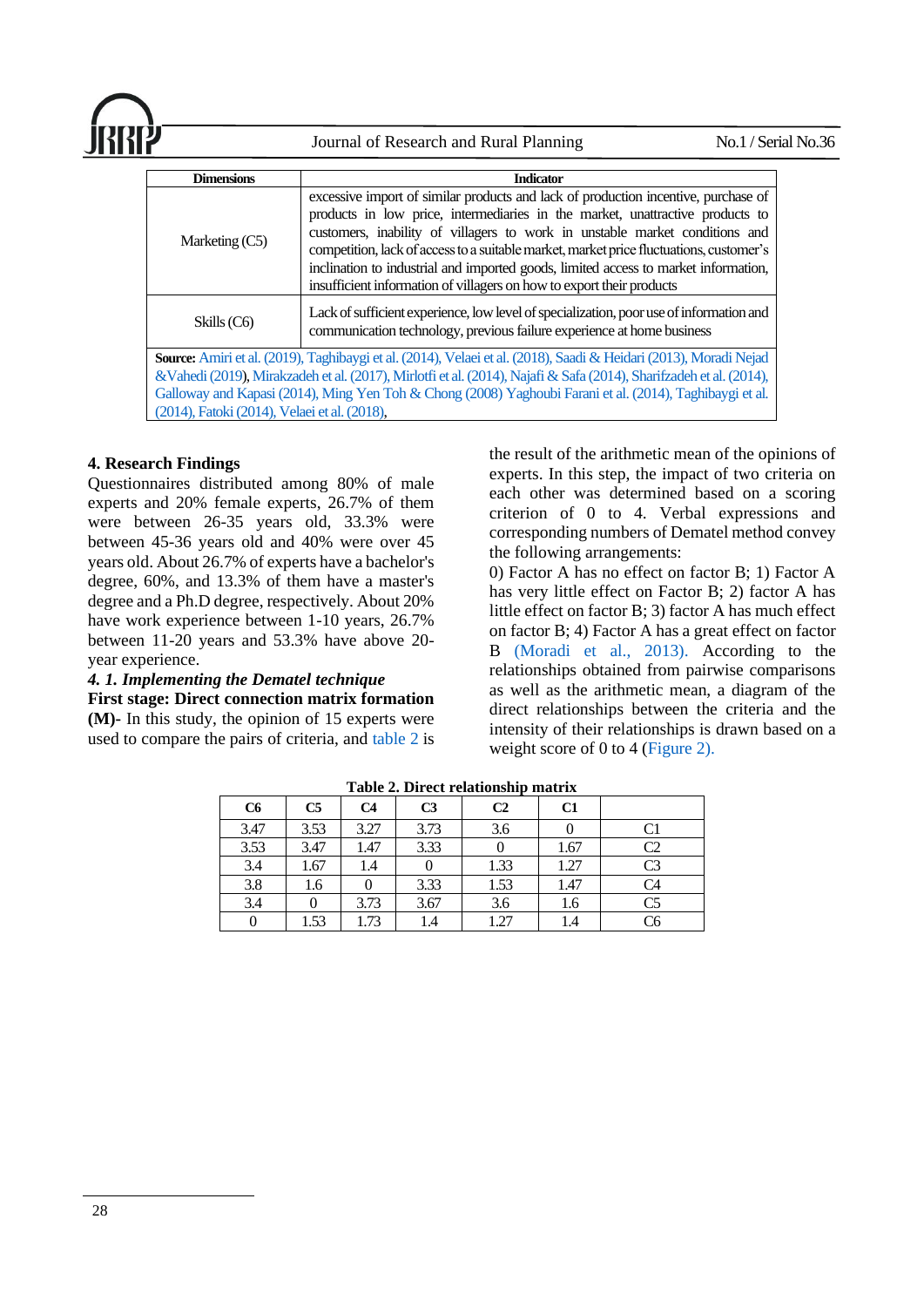



**Figure 2. Diagram of direct relationships between criteria and the intensity of their relationship**

<span id="page-8-0"></span>**Second stage: Normalization of direct relationship matrix**- Equation (1) was used to normalize the direct relationship matrix [\(Table 3\).](#page-8-1) To calculate K, first the sum of all the rows and

columns of the direct relationship matrix was calculated, and the largest number was displayed with K ( $K = 17.6$ ), and all the elements of the direct correlation matrix were divided by K.

$$
k = \max\{\sum_{j=1}^{n} x_{ij}, \sum_{i=1}^{n} x_{ij}\}; N = \frac{1}{k} * X
$$
 Equation (1)

 $\overline{1}$ 

<span id="page-8-1"></span>

| TUDIO DI TULIMMILDON MILODO LOMOLUMINI MANDI. |          |          |          |                |          |                |
|-----------------------------------------------|----------|----------|----------|----------------|----------|----------------|
| C6                                            | C5       | C4       | C3       | C <sub>2</sub> | C1       |                |
| 0.197159                                      | 0.200568 | 0.185795 | 0.211932 | 0.204545       |          | C1             |
| 0.200568                                      | 0.197159 | 0.083523 | 0.189205 |                | 0.094886 | C <sub>2</sub> |
| 0.193182                                      | 0.094886 | 0.079545 |          | 0.075568       | 0.072159 | C <sub>3</sub> |
| 0.215909                                      | 0.090909 |          | 0.189205 | 0.086932       | 0.083523 | C <sub>4</sub> |
| 0.204545                                      |          | 0.211932 | 0.208523 | 0.204545       | 0.090909 | C <sub>5</sub> |
|                                               | 0.086932 | 0.098295 | 0.079545 | 0.072159       | 0.079545 | C <sub>6</sub> |

**Table 3. Normalized direct relationship matrix** 

**Third stage: Calculate the complete relationship matrix-** The general relation matrix (T) represents the relative intensity of direct and indirect relations between the criteria, which was calculated according to equation ([2\) \(Table 4\).](#page-9-0) Equation (2) states that the I-N matrix must first be formed (i.e.,

the unit matrix minus the normal matrix) and then inverted (the MINVERSE function was used to investigate in Excel).

Finally, the normal matrix must be multiplied by the inverse matrix (the MMUIT function was used to multiply the two matrices in Excel).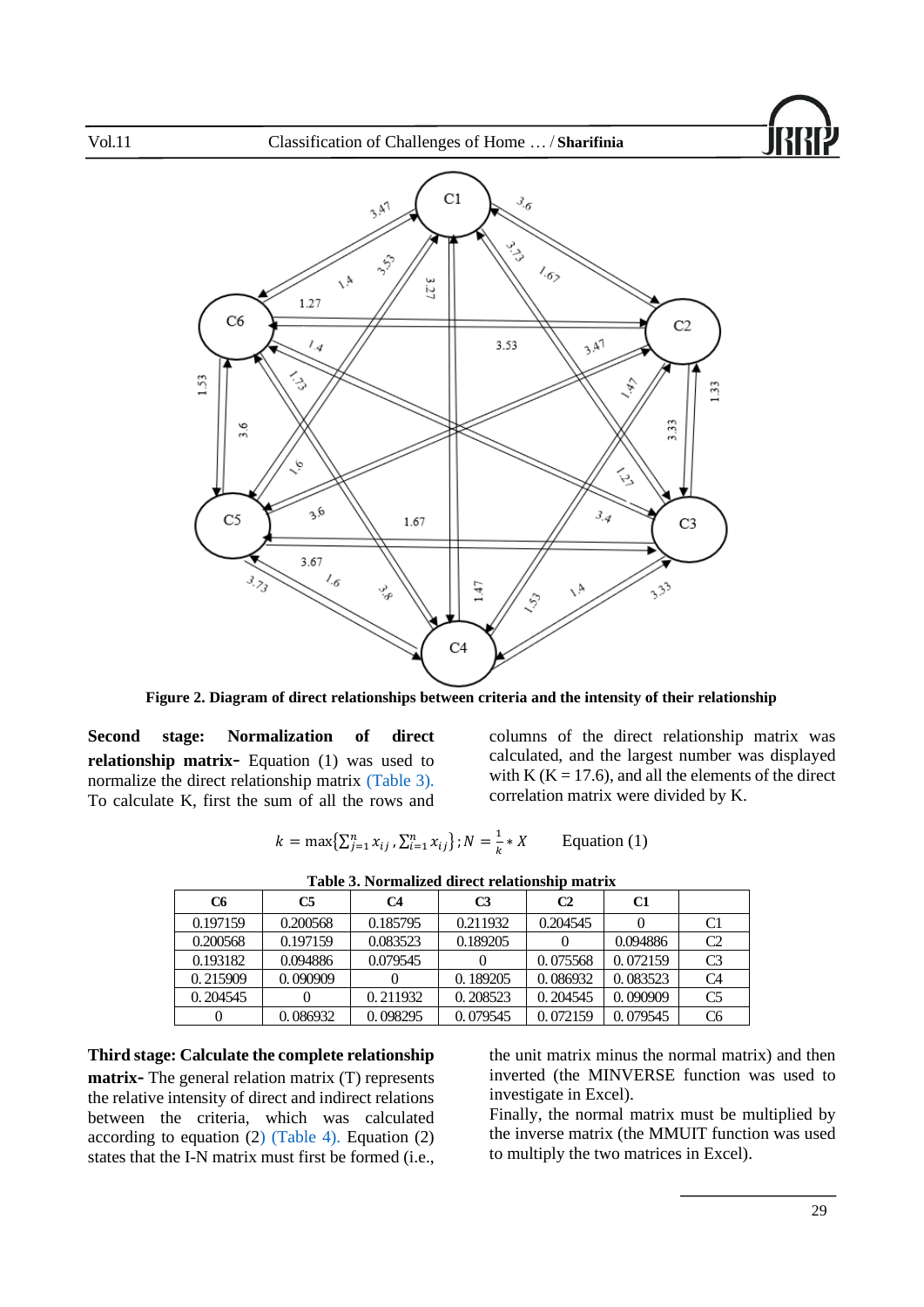$T = N * (1 - N)^{-1}$ 

<span id="page-9-0"></span>

| TWAIL II THILL AND AN AN AIR THAT AN |           |          |                |          |          |                |  |
|--------------------------------------|-----------|----------|----------------|----------|----------|----------------|--|
| <b>C6</b>                            | <b>C5</b> | C4       | C <sub>3</sub> | C2       | C1       |                |  |
| 0.659199                             | 0.501826  | 0.48826  | 0.602494       | 0.489526 | 0.228762 | C <sub>1</sub> |  |
| 0.550236                             | 0.423143  | 0.335586 | 0.487158       | 0.246174 | 0.263663 | C <sub>2</sub> |  |
| 0.423748                             | 0.259411  | 0.248332 | 0.219349       | 0.235908 | 0.188403 | C <sub>3</sub> |  |
| 0.503145                             | 0.295629  | 0.211927 | 0.432024       | 0.280997 | 0.225959 | C4             |  |
| 0.604671                             | 0.293857  | 0.468537 | 0.552509       | 0.44955  | 0.28738  | C <sub>5</sub> |  |
| 0.22787                              | 0.232623  | 0.242666 | 0.270569       | 0.214329 | 0.178948 | C <sub>6</sub> |  |

**Table 4. full relationship matrix**

Equation (2)

**Fourth stage: Calculating the degree of impact and dependence of factors relative to each other and drawing a cause-and-effect diagram-** At this stage, we calculate the sum of the elements of the row and column of the complete relationship matrix (T) and analyze it as follows:

The sum of the elements of each row (D) for each factor indicates the degree of impact of that factor on other factors of the system (the amount of effect of variables), the higher the score of this variable, the more effectual that factor is.

The sum of the elements of the column (R) for each factor indicates the degree of dependence of that factor on other factors of the system (the degree of dependency of variables)

Therefore, the horizontal vector  $(D + R)$  is the amount of impact and dependence of the desired factor in the system. In other words, the higher the score for  $D + R$  in a factor, the more it interacts with other system factors.

The vertical vector (D-R) shows the power of impact for each factor. Therefore, if the D-R is positive, the variable is a cause variable, and if it is negative, it is an effect.

Finally, a Cartesian coordinate system is drawn. In this plane, the horizontal axis is  $D + R$  and the vertical axis is D-R. The position of each factor is determined by a point with coordination  $(D + R, D-$ R) in the plane [\(Ebrahimi and Khorshidi, 2017\).](#page-14-16) Eventually, a graphic diagram will be obtained [\(Figure 3\).](#page-10-0)

Accordingly, the economic and financial index with the highest impact (3.970068) has the most impact on other factors and the skill index with the highest impact (3.968869) has the most impact on other factors, and economic indicators And financial, infrastructure and marketing with positive impact power are classified as causal and stimulus indicators and educational and innovation, insurance and legal indicators and skills with negative impact power are classified as dependent (disabled) indicators. Also, economic, financial and marketing indicators with higher impact and dependence due to more interaction with other factors, and these challenges for home business in the study area are of more pivotal.

| D-R        | $D+R$    | R        |          |                |
|------------|----------|----------|----------|----------------|
| 1.596952   | 6.343184 | 2.373116 | 3.970068 | C <sub>1</sub> |
| 0.389476   | 6.222444 | 2.916484 | 3.30596  | C2             |
| $-0.98895$ | 6.139254 | 3.564103 | 2.57515  | C <sub>3</sub> |
| $-0.04563$ | 5.944989 | 2.995308 | 2.949681 | C <sub>4</sub> |
| 3.423882   | 6.662995 | 3.006489 | 3.656505 | C <sub>5</sub> |
| $-1.60186$ | 6.335873 | 3.968869 | 2.367004 | C <sub>6</sub> |

**Table 5. The amount of impact and dependence of factors towards each other**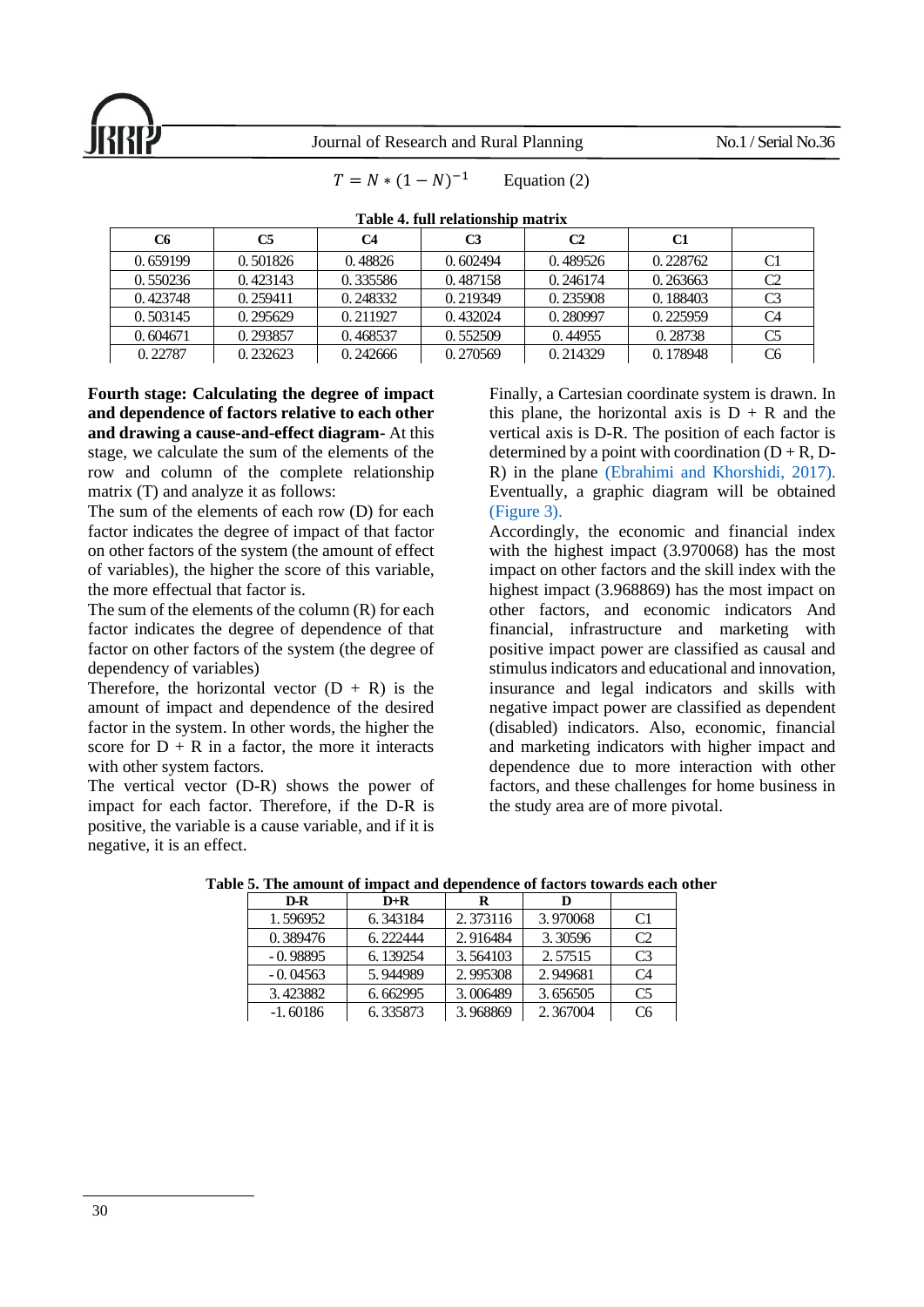



**Figure 3. Cartesian coordinate system of D + R and D-R values of each criterion**

<span id="page-10-1"></span><span id="page-10-0"></span>**Fifth stage: Calculate the threshold value and determine significant relationships-** In this step, first the matrix T is added to the unit matrix, and the arithmetic mean of the resulting matrix is taken to obtain the threshold value, which is 0.522899. For significant relationships between the criteria, each of the resulting matrix components, or the ones less than 0.522899, was given a value of zero, and for those more than the threshold, the value will be 1 [\(Table 6\).](#page-10-1)

|    |                |                | $\bullet$      |    |    |        |
|----|----------------|----------------|----------------|----|----|--------|
| C6 | C <sub>5</sub> | C <sub>4</sub> | C <sub>3</sub> | C2 | C1 |        |
|    |                |                |                |    |    | $\sim$ |
|    |                |                |                |    |    | رس     |
|    |                |                |                |    |    | Γ٩     |
|    |                |                |                |    |    | C4     |
|    |                |                |                |    |    | ~۲     |
|    |                |                |                |    |    | ۲6     |

**Table 6. Matrix of significant relationships between criteria**

### *4. 2. Implementing the ISM technique*

Based on the output of Dematel technique, which is a matrix of significant relationships between criteria (Table 6), the criteria were graded using the ISM model.

**First stage: Determining the level of criteria-**Due to the use of the output of the Dematel technique, there is no need to form a Structural Self-Interaction Matrix (SSIM), form the initial reachability matrix, and adapt the reachability matrix that is done in the first stage of the ISM technique. Therefore, the level of criteria was determined.

**Determining level 1 criteria-** Based on the matrix of significant relationships between the criteria, a set of input criteria (prerequisite) and output (reached) were calculated for each criterion (1 in each output row and 1 in each input column) and then common factors were identified. Therefore, when the criterion has the highest level, the output set (reachability) is equal to the common set [\(Table](#page-10-2)  [7\).](#page-10-2) Therefore, according to [Table 7,](#page-10-2) education and innovation, insurance and law and skills indicators are at the highest level of the model and have less impact on the system than other indicators.

<span id="page-10-2"></span>

| 1400         |                  |            |                |                   |  |  |
|--------------|------------------|------------|----------------|-------------------|--|--|
| <b>Level</b> | <b>Criterion</b> | Output     | <b>Input</b>   | <b>Similarity</b> |  |  |
| ---          |                  | C1, C3, C6 |                |                   |  |  |
| ---          |                  | C2, C6     | m              |                   |  |  |
|              |                  | ٦٦         | C1, C3, C5     |                   |  |  |
|              |                  | C4         |                |                   |  |  |
| ---          |                  | C3, C5, C6 |                |                   |  |  |
|              |                  |            | C1, C2, C5, C6 |                   |  |  |

**Table 7. Determining level 1 criteria**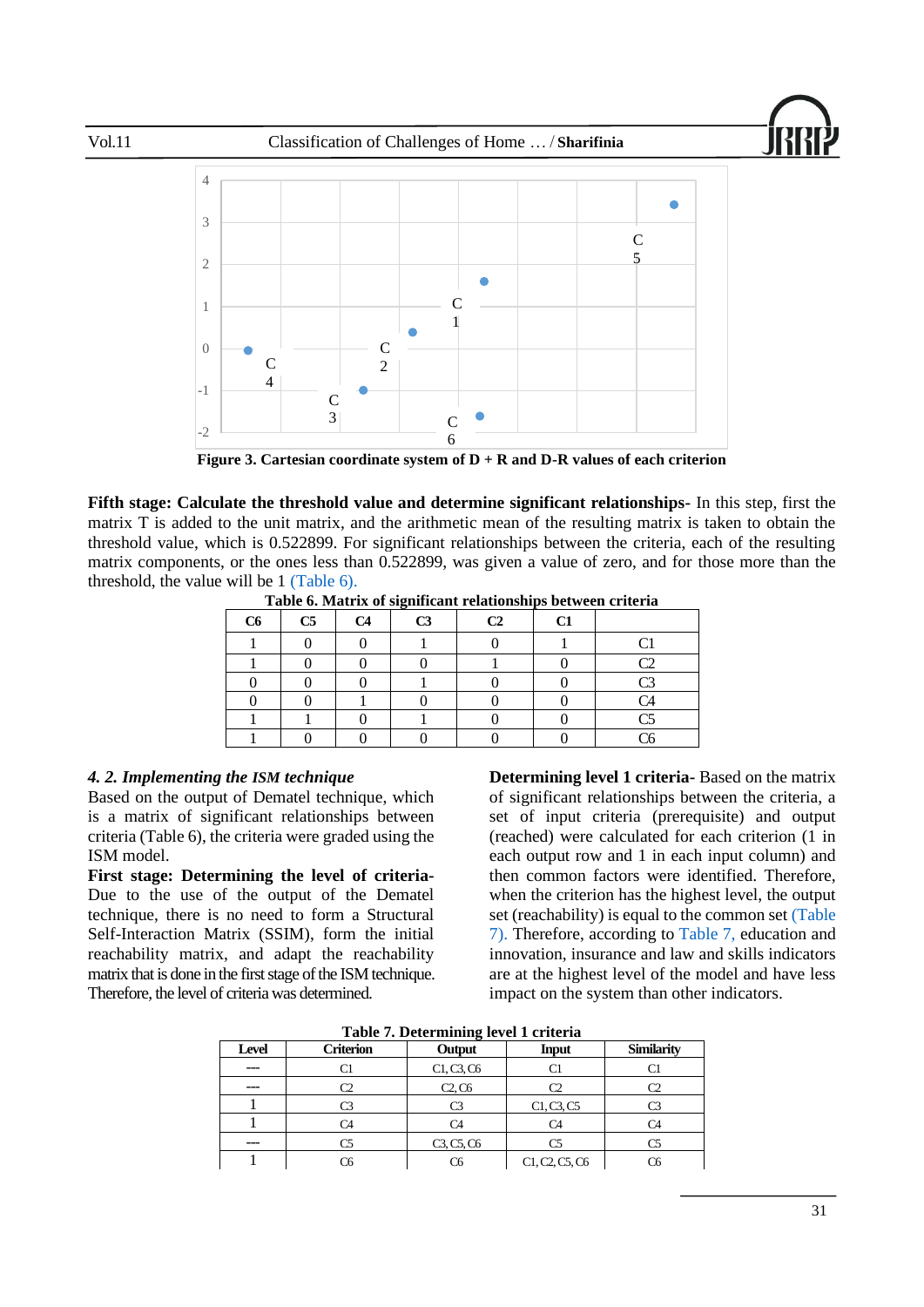

<span id="page-11-0"></span>**Determining level 2 criteria-** To determine the level 2 criteria, the rows and columns of criteria selected in level one was removed from the matrix

of significant relationships and the last process was repeated on the other criteria [\(Table 8\).](#page-11-0)

| Table 0. Determining level 2 criteria |        |              |                   |       |  |  |
|---------------------------------------|--------|--------------|-------------------|-------|--|--|
| <b>Criterion</b>                      | Output | <b>Input</b> | <b>Similarity</b> | Level |  |  |
|                                       |        |              |                   |       |  |  |
|                                       |        |              |                   |       |  |  |
|                                       |        |              |                   |       |  |  |

**Table 8. Determining level 2 criteria**

**Second stage: Mapping network interactions-**As it turns out, the final model obtained consists of two levels. Barriers to education and innovation, insurance and law, and skills that are at a high level (level one) are less effectual and more dependent by level one factors. Economic and financial,

marketing and infrastructure barriers are at a low level (level two) and act as the milestone of the model, these indicators are interrelated and have the greatest impact on level one factors, and to reach to sustainable home business, one should start with these factors [\(Figure 4\).](#page-11-1)



**Figure 4. interpretive structural model of home business challenges**

<span id="page-11-1"></span>**Third stage: MICMAC analysis**- The purpose of this analysis is to identify and analyze the driving and dependence power of variables. According to [Table 6,](#page-10-1) which is the basis of MICMAC analysis, the degree of impact and dependence of each of the factors in relation to each other has been determined [\(Table 9\).](#page-12-0) In other words, each factor in [Table 6](#page-10-1) has two numbers that determine the degree of dependence in the table column and the degree of impact in the row of the table. The intersection of the row and column, the position of the factor in MICMAC analysis [\(Figure 5\).](#page-12-1) In this analysis, factors are divided into four categories according to the power of driving (impact) and dependence: 1- Autonomous factors: They have poor driving and dependence, these factors are relatively unconnected to the system and have little or no communication with the system; 2- Dependent factors: They have low driving but are

high dependence; 3- connecting factors: They have high driving and dependence. These factors are unstable, because any change in them can affect the system, and the system feedback can change these factors again; 4- Independent factors: they have strong driving but weak dependence [\(Ravi et al.,](#page-16-15)  [2005\).](#page-16-15) In the classification, educational, innovation and skill barriers with low impact power and high dependence power (high impact of other factors) are located in the area of dependent indicators (zone 2). Thus, in the logic of cause-and-effect relations, they are considered as the effect of other factors. Infrastructure, insurance and law factors are in the autonomous zone with weak impact and dependence. Economic, financial, and marketing barriers are located in zone 4 (Independent Indicators zone) due to their high impact and low dependency. These factors are not constant, because any change in them affects other variables,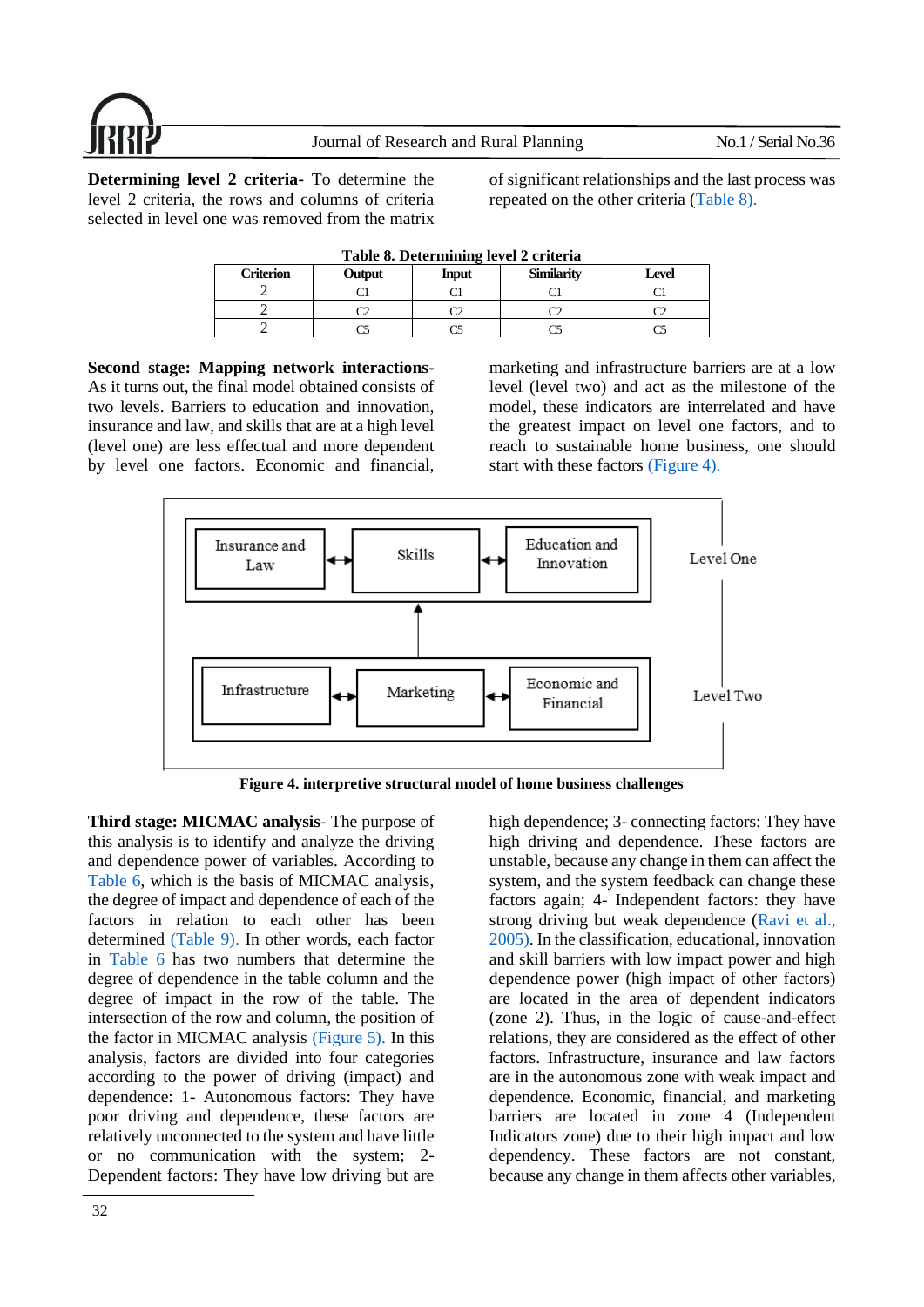

<span id="page-12-0"></span>and the feedback of these effects on themselves. Therefore, to address the challenges of home business in the rural areas in this study, we must first pay attention to these factors.



**Table 9. Degree of impact and dependence of the factors**

### <span id="page-12-1"></span>**5. Discussion and conclusion**

Creating, consolidating and growing home-based businesses in rural areas as a complex and systemic concept require attention to solving different and diverse challenges affecting this concept and attention to the impact and relationship between these factors. This study defines the concept of home business and identifying its challenges using the combined DEMATEL-ISM method, has also identified the relationship between barriers and their levels. 6 factors (educational and innovation, insurance and law, skill, economic and finance, marketing and infrastructure) and 35 indicators were identified from theoretical studies. In order to classify the level of the challenges of home-based business, the structural modeling method was used. Finally, a two-folded level was obtained, in which educational and innovation barriers, insurance and law, and skills are at the highest level of the model, which is affected by level two indicators. This is in consistence with the findings of studies of [Amiri et](#page-14-13)  [al. \(2019\),](#page-14-13) [Taghibaygi et al. \(2014\),](#page-16-3) [Velaei et al.](#page-16-10)  [\(2018\),](#page-16-10) [Saadi and Heidari \(2013\),](#page-16-9) [Moradi Nejad](#page-15-1)  [and Vahedi \(2019\),](#page-15-1) [Mirakzadeh et al. \(2017\),](#page-15-11) [Mirlotfi et al. \(2014\),](#page-15-12) [Najafi and Safa \(2014\),](#page-15-8) [Sharifzadeh et al. \(2014\),](#page-16-0) [Ming Yin Toh and Chong](#page-15-14)  [\(2008\).](#page-15-14)

At the lowest level of the model there are economic and financial, marketing and infrastructure

barriers, which according to MICMAC analysis economic and financial and marketing barriers with strong impact but weak dependence act as the milestone of the system structure. They are known as the most important challenge Home-based businesses in rural areas of Sari County, which should be emphasized in the first place to start a fundamental change. This is aligned with the results of research b[y Amiri et al. \(2019\),](#page-14-13) [Yaghoubi](#page-17-3)  [Farani et al. \(2014\),](#page-17-3) [Taghibaygi et al. \(2014\),](#page-16-3) [Velaei et al. \(2018\),](#page-16-10) [Saadi and Heidari \(2013\),](#page-16-9) [Moradi Nejad and Vahedi \(2019\),](#page-15-1) [Mirakzadeh](#page-15-11) et [al. \(2017\),](#page-15-11) [Mirlotfi et al. \(2014\),](#page-15-12) [Najafi and Safa](#page-15-8)  [\(2014\),](#page-15-8) [Sharifzadeh et al. \(2014\),](#page-16-0) [Galloway and](#page-14-15)  [Kapasi \(2014\),](#page-14-15) [Ming Yen Toh and Chong \(2008\).](#page-15-14) Due to the high taxes and high interest of banking facilities and the lack of capital to start small businesses in rural areas, one of the few options for funding is the rural women micro credit fund. Considering that 30% of the population of Sari County live in rural areas, to maintain the rural population and create sustainable employment, it can be a good idea to increase the number of funds. In addition, combining it with government funding and identifying capable young women can be a practical strategy for the prosperity of home-based businesses in rural areas.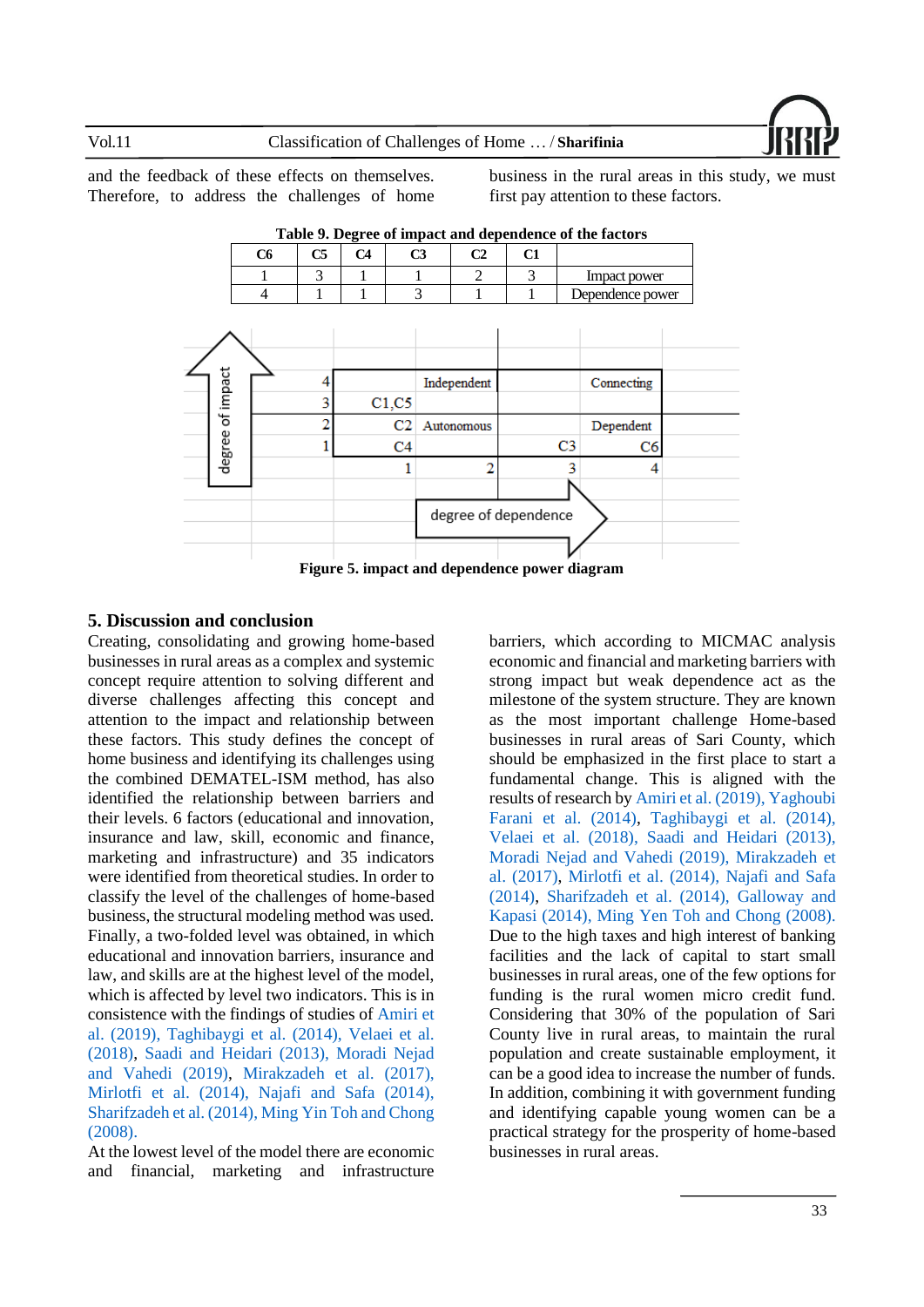Journal of Research and Rural Planning No.1 / Serial No.36

In calculating the impact and dependence of factors towards each other, it was found that economic and financial factor with the highest impact (3.30068) has the greatest impact on other factors, so the development of home business requires financial support from a set of organizations and institutions. The cooperation and interaction of these organizations depend on time and the establishment of a master plan based on local conditions and requirements of home businesses in rural areas of Sari County with long and mediumterm goals and transparent time-lines.

Also, the skill factor was classified as dependent (effect) indicator. According to this matter, it can be said that the villages of Sari County have a good opportunity to take advantage of this local potential for the growth of businesses in the field of tourism, production and sale of handicrafts, production and supply of local food, etc., due to the special geographical location and location in the coastal topography (such as Farahabad village) and foothill and forestry (such as Mal khast, Sanam and Telobagh villages) as well as the presence of tourists from different parts of the country. This doesn't require too much expenditure for training and skills, so according to the results of the research showed that the skill indicator is the most dependence on other factors. Strengthening the economic potential of the labor interested in home business by low-interest loans, introduction and identification of villages with potential through social media and the Internet can affect this factor and provide a good platform to support home business based on local capacities and knowledge. As a result, this will lead to prosperity of production and job creation for the villagers, positive consequences of the community the prosperity of rural businesses. The results of this research can be a guiding tool in the executive organizations in charge of issuing home business licenses (Agricultural Jihad Organization, Industry, Mining and Trade Organization and Cultural Heritage, Handicrafts and Tourism Organization) and institutions supporting the vulnerable and poor groups (Imam Khomeini Relief Foundation & the welfare organization). It could help the managers in order to implement the prosperity of home businesses as effectively as possible. Regarding the limitations of the research, the study faced some of them including the absence of a comprehensive database for home businesses, especially in rural areas, poor cooperation of experts in completing the questionnaires due to their frequent attendance at meetings and time consuming explanation on how to complete the questionnaires. Therefore, some suggestions for future studies are provided such as collecting data in order to create and organize a database of homebased businesses, especially in rural areas that have been less studied and arranging the study platform for other research in this field.

In this study, based on the complete relationship matrix in Dematel method and network of interactions in ISM technique, economic and financial, infrastructure and marketing factors are identified as causal, driving factors and the most important challenges of home business in rural areas of Sari County. The following suggestions are provided to improve and address these challenges:

- Increasing the amount of bank loans with longterm payments for at least one to two years and with easy collateral and guarantee, encouraging the private sector to set up and support home-based businesses, using the economic capacities and capabilities of each rural area to create a set of cash support for entrepreneurs, as well as starting businesses in consistence with raw materials existed in each village.

- Holding workshops and training classes on startup home businesses and institutionalizing the culture among the villagers with the help of Rural Municipality and the Islamic Council of Village, launching various businesses according to the different capabilities and capacities of rural areas to avoid same startups businesses and guarantee profitability, holding events to show successful business examples at the local, regional and national levels for new entrepreneurs in order to overcome limitations are suggest solutions to address infrastructure challenges.

- For marketing challenges the followings are suggested: encourage villagers to hold local exhibitions of their home business products in rural areas and participate in regional and national festivals and exhibitions to introduce their products, use digital marketing, create market and variety in products by using the power of creativity and innovation in order to compete with similar products in the market, prevent the import of similar products to the country, encourage consumers to buy locally.

### **Acknowledgments**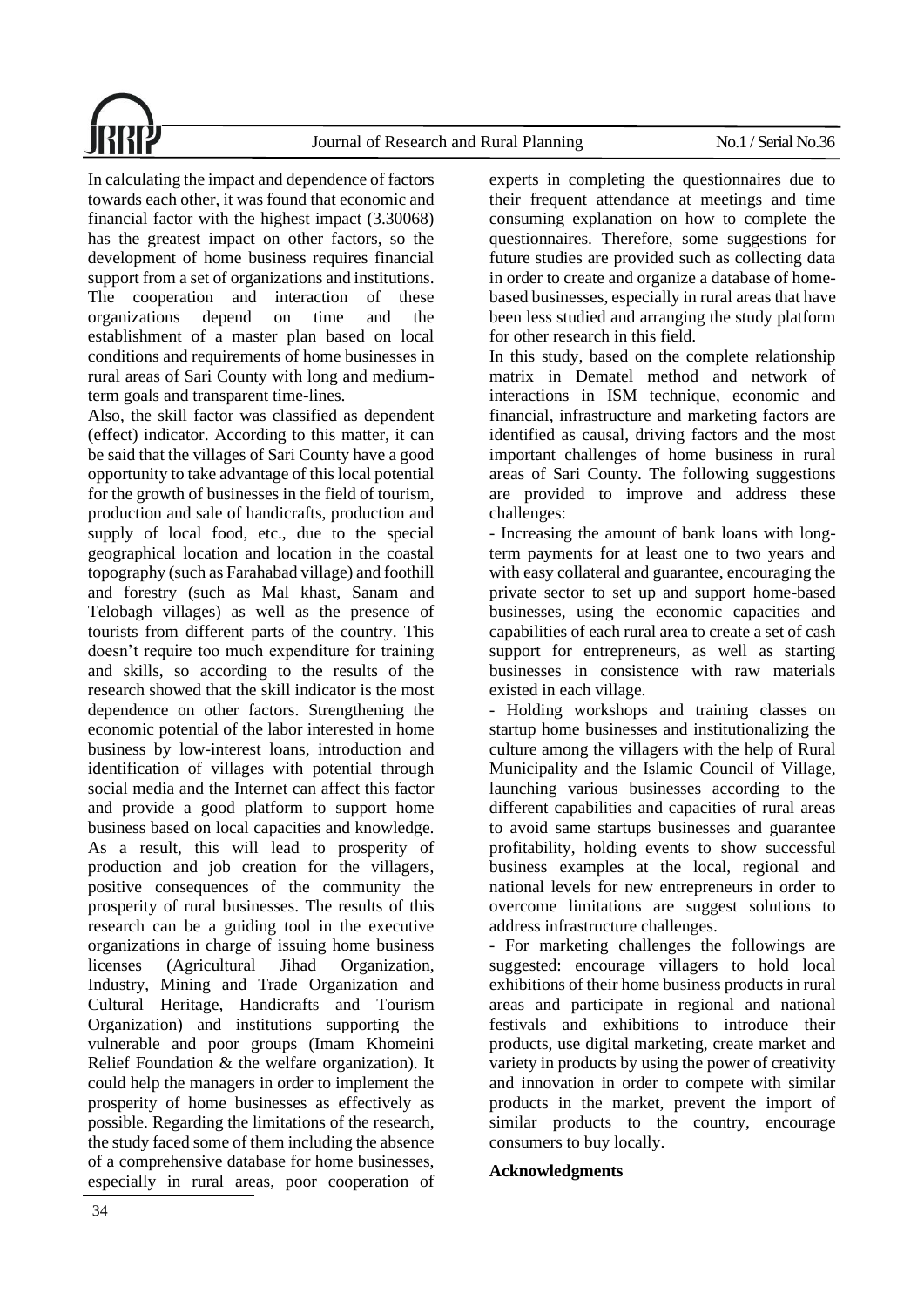### Vol.11 Classification of Challenges of Home … / **Sharifinia**

This article did not receive any special financial support from any organizations and is the result of the author's scientific research.

### **References**

- <span id="page-14-2"></span>1. [Afrakhteh, H., Hajipur, M. & Javan, F. \(2018\). Oil and Iran region's](https://jgs.khu.ac.ir/search.php?sid=1&slc_lang=en&auth=Afrakhteh) rural economic structure alteration. *Journal of Applied Researches in Geographical Sciences*, 18(50), 39-60. [In Persian] Doi: [10.29252/jgs.18.50.39.](http://dx.doi.org/10.29252/jgs.18.50.39)
- <span id="page-14-0"></span>2. Agahi, H., Mirakzadeh, A.A. & Taghi Beigi, M. (2012). [Prioritization of effective factors in the](http://jzvj.miau.ac.ir/article_1172.html?lang=en)  [development of household jobs in West Islamabad.](http://jzvj.miau.ac.ir/article_1172.html?lang=en) *Quarterly Journal of Woman & Society*, 3(11), 181- 202. [In Persian] [https://www.sid.ir/fa/journal/ViewPaper.aspx?id=213927.](https://www.sid.ir/fa/journal/ViewPaper.aspx?id=213927)
- <span id="page-14-3"></span>3. Alavizadeh, S. & Mirlotfi, M.R. (2013). The role of non-agricultural economy on the sustainability of villagers in rural areas of Semirom city. *Journal of Regional Planning*, 3(10), 71-82. [In Persian] <https://www.sid.ir/fa/journal/ViewPaper.aspx?id=214168>
- <span id="page-14-6"></span>4. Ale Ebrahim, N., Ahmed, Sh. & Taha, Z. (2010). Virtala R&D team and SMEs growth: (Acomparative Study Between Iranian and Malaysian SMEs). *African Journal of Business Management*, 4(11), 2368-2379. [https://mpra.ub.uni-muenchen.de/26983.](https://mpra.ub.uni-muenchen.de/26983)
- <span id="page-14-13"></span>5. Amiri, S., Naderi, N. & Mohammadi far, Y. (2019). [Conceptualization of the challenges in home-based](https://jrur.ut.ac.ir/article_71823.html?lang=en)  [businesses in the villages of Kermanshah province.](https://jrur.ut.ac.ir/article_71823.html?lang=en) *Journal of Rural Research*, 10(2), 172-184. [In Persian] Doi: [10.22059/jrur.2019.276528.1333.](https://dx.doi.org/10.22059/jrur.2019.276528.1333)
- <span id="page-14-4"></span>6. Arayesh, M.B., Namamian, F., Slambolchi, A. & Rezaeirad, M. (2019). [Typology of the mentality of rural](https://jrur.ut.ac.ir/article_68565.html?lang=en)  [women about promotion of rural entrepreneurship.](https://jrur.ut.ac.ir/article_68565.html?lang=en) *Journal of Rural Research*, 9(4), 536-551. [In Persian] [Doi:](https://jrur.ut.ac.ir/article_68565.html) [10.22059/jrur.2018.258215.1257.](https://dx.doi.org/10.22059/jrur.2018.258215.1257)
- <span id="page-14-7"></span>7. Azkia, M. & Dibaji Forooshani, Sh. (2016). [Criticism the rural development plans in Iran.](https://jisr.ut.ac.ir/article_58378.html?lang=en) *Quarterly of Social Studies and Research in Iran*, 5(1), 103-125, Doi: [10.22059/jisr.2016.58378.](https://dx.doi.org/10.22059/jisr.2016.58378) [In Persian]
- <span id="page-14-11"></span>8. Breen, J. (2010). Gender differences in home-based business ownership. *Small Enterprise Research*, 17(2), 124-136. Doi:10.5172/ser.17.2.124.
- <span id="page-14-16"></span>9. [Ebrahimi, M. & Khorshidi, Z. \(2017\). Use of dematel technique and ANP in the prioritization factors](https://jde.khu.ac.ir/search.php?sid=1&slc_lang=en&auth=Ebrahimi)  [affecting stock selection in Tehran stock exchange.](https://jde.khu.ac.ir/search.php?sid=1&slc_lang=en&auth=Ebrahimi) *Journal of decision Engineering*, 1(4), 29-52. [In Persian] [https://jde.khu.ac.ir/article-1-45-fa.html.](https://jde.khu.ac.ir/article-1-45-fa.html)
- <span id="page-14-12"></span>10.Faggio, G. & Silva, O. (2014). Self-employment and entrepreneurship in urban and rural labour markets. *Journal of Urban Economics*, 84, 67-85. http://dx.Doi.org/10.1016/j.jue.2014.09.001.
- <span id="page-14-8"></span>11.Fallah Tabar, N. (2018). Assessing the role of rural women in handicrafts and promoting sustainable rural development: (Case Study: Javadabad Varamin). *Journal of New Attitudes in Human Geography*, 10(2), 129-146. [In Persian] [https://www.sid.ir/fa/journal/ViewPaper.aspx?id=361535.](https://www.sid.ir/fa/journal/ViewPaper.aspx?id=361535)
- <span id="page-14-14"></span>12.Fatoki, O. (2014). The causes of the failure of new small and medium enterprises in South Africa. *Mediterranean Journal of Social Sciences*, 5(20), 922-927. Doi[:10.5901/mjss.2014.v5n20p922.](http://dx.doi.org/10.5901/mjss.2014.v5n20p922)
- <span id="page-14-15"></span>13.Galloway, L. & Kapasi, I. (2014). Rural home-based businesses and their contribution to rural lives: (an exploratory study). *Rural Entrepreneurship Conference At: Shropshire*, 1-20. Doi:10.13140/ 2.1.4172.9284.
- <span id="page-14-10"></span>14.Gautam, Y. & Andersen, P. (2016). Rural livelihood diversification and household well-being: (insights from Humla Nepal). *Journal of Rural Studies*, 44, 239-249. http://dx.doi.org/10.1016/ j.jrurstud.2016.02.001.
- <span id="page-14-5"></span>15.Gorji Mahlabani, Y. & Motevali Alamuti, Z. (2018). [Assessment of the role of technical vocational](https://jte.sru.ac.ir/article_758.html?lang=en)  [education and training \(TVET\) in creating opportunities and capacities required at home businesses:](https://jte.sru.ac.ir/article_758.html?lang=en) (Case Study: Ghazvin). *Technology of Education Journal*, 12(1), 99-114. [In Persian] Doi: [10.22061/jte.2018.1753.1450.](https://dx.doi.org/10.22061/jte.2018.1753.1450)
- <span id="page-14-1"></span>16.Izadi, B., Rezaei Moghaddam, K. & Asadollahpour, A. (2016). [Influencing factors and obstacles for](https://www.iaeej.ir/article_32133.html?lang=en)  [accomplishing entrepreneurship development in agricultural home-based businesses in villages of Shiraz.](https://www.iaeej.ir/article_32133.html?lang=en) *Iranian Agricultural Extension and Education Journal*, 12(1), 39-51. [In Persian] [https://www.iaeej.ir/article\\_32133.html.](https://www.iaeej.ir/article_32133.html)
- <span id="page-14-9"></span>17.Jaliliyan, S. & saadi, H. (2016). [The role of rural women's home business and empowerment on family](http://jzpm.miau.ac.ir/article_1785.html?lang=en)  [economic decision-making: \(Case study: Islam-Abad Gharb county\).](http://jzpm.miau.ac.ir/article_1785.html?lang=en) *Journal of Regional Planning*, 6(21), 129-142. [In Persian] [https://www.sid.ir/fa/journal/ViewPaper.aspx?ID=262357.](https://www.sid.ir/fa/journal/ViewPaper.aspx?ID=262357)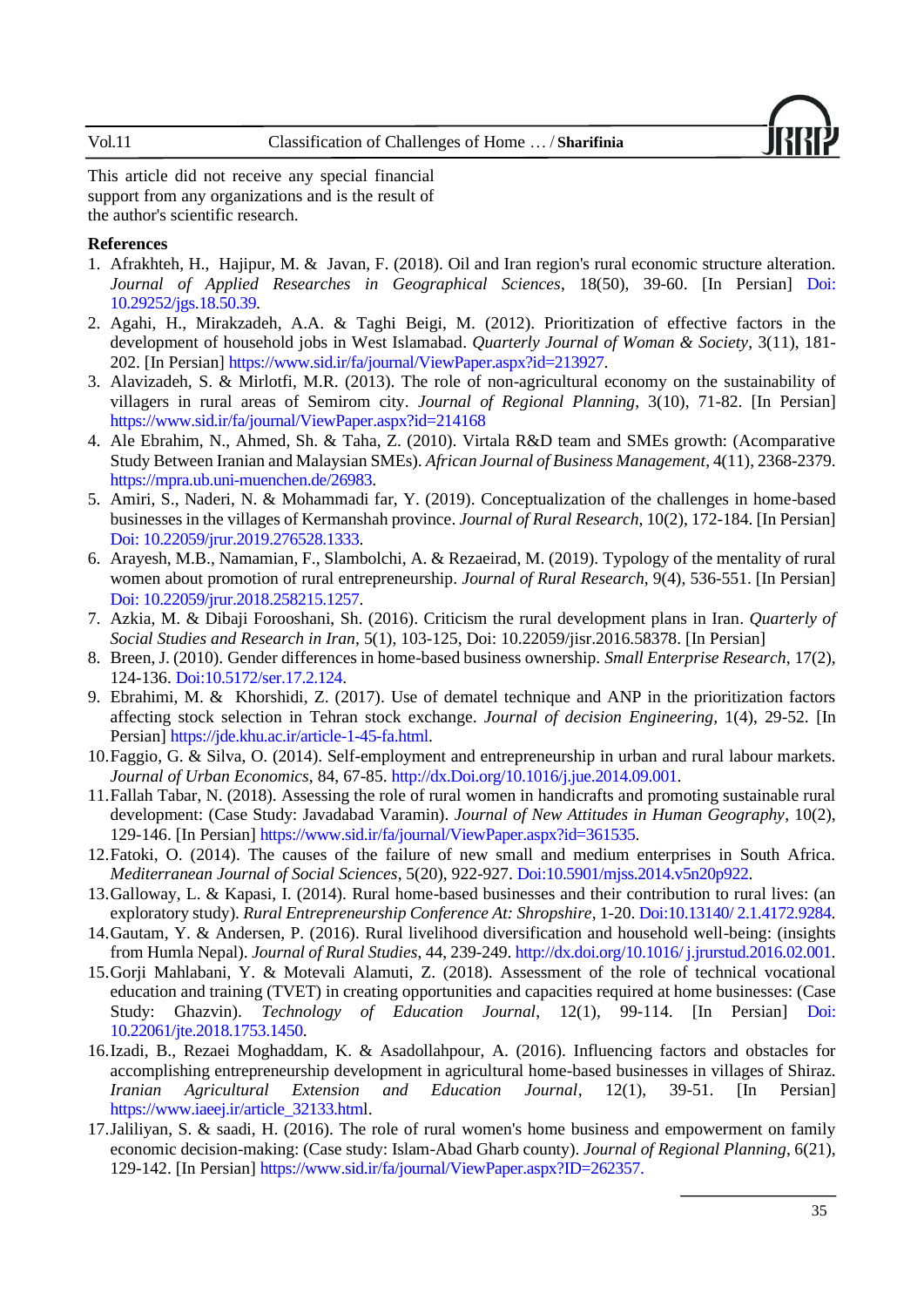Journal of Research and Rural Planning No.1 / Serial No.36



- <span id="page-15-10"></span>18.Khosravipoor, B. & Dehghanpoor, M. (2015). Entrepreneurship in the agricultural sector through the creation and expansion of home-based businesses. *Jouranal of Entrepreneursship in Agriculture*, 2(3), 61- 75. [In Persian] [https://jead.gau.ac.ir/article\\_2663.html.](https://jead.gau.ac.ir/article_2663.html)
- <span id="page-15-4"></span>19.Mason, C. & Carter, S. (2011). The characteristics of home-based businesses in the United Kingdom. *Regional Studies*, 45(5), 625-639. Doi: 10.1080/00343401003614241.
- <span id="page-15-14"></span>20.Ming-Yen Teoh, W. & Chong, S.C. (2008). Improving women entrepreneurs in small and medium enterprises in Malaysia: policy recommendations. *Communications of the IBIMA*, 2, 31-38. [https://www.researchgate.net/publication/45258172.](https://www.researchgate.net/publication/45258172)
- <span id="page-15-11"></span>21.Mirakzadeh, A., khaledi, F., Shah Karami Rigi, Z. & Alah Vesi, M. (2017). I[nvestigation of effective factors](https://ijaedr.ut.ac.ir/article_63993.html?lang=en)  [and barriers on development of non-agricultural activities with emphasis on home jobs: \(Case Syudy: Ghory](https://ijaedr.ut.ac.ir/article_63993.html?lang=en)  [Ghale village\).](https://ijaedr.ut.ac.ir/article_63993.html?lang=en) *Iranian Journal of Agricultural Economics and Development Research*, 48(3), 533-545. [In Persian] Doi: [10.22059/ijaedr.2017.63993.](https://dx.doi.org/10.22059/ijaedr.2017.63993)
- <span id="page-15-12"></span>22.Mirlotfi, M., Alavizadeh, S. & Badakhsh, Y. (2014). Pathology of the effects of home business development in rural areas: (Case Study: villages of Dishmuk district of Kohgiluyeh city). *Journal of Research and Rural Planning*, 3(5), 1-11. [In Persian] [https://civilica.com/doc/663811.](https://civilica.com/doc/663811)
- <span id="page-15-2"></span>23.Modarresi, M. (2018). Systematic analysis of factors affecting the growth of women's home businesses. *Journal of Development Strategy*, 14(55), 160-186. [In Persian] [https://www.noormags.ir/view/fa/articlepage/1412634.](https://www.noormags.ir/view/fa/articlepage/1412634)
- <span id="page-15-5"></span>24.Mohammadi, S. & Rostami, Kh. (2019). Develop strategies for diversifying the rural economy: (Case Study: Khavo Mirabad section in Marivan city), *Journal of Space Economy & Rural Development*, 8(2), 201-222. [In Persian] [https://serd.khu.ac.ir/article-1-3324-fa.html.](https://serd.khu.ac.ir/article-1-3324-fa.html)
- <span id="page-15-15"></span>25.Moradi, M., Shafiei Sardasht, M. & Rahmani, H. (2013). A dematele [method for identifying effective](https://acctgrev.ut.ac.ir/article_35631.html?lang=en)  [factors on investor decisions in acquisition of stocks: \(Case Study: brokers at Mashhad city\).](https://acctgrev.ut.ac.ir/article_35631.html?lang=en) *Journal of Accounting and Auditing Review*, 20(2), 87-108. [In Persian] Doi: [10.22059/acctgrev.2013.35631.](https://dx.doi.org/10.22059/acctgrev.2013.35631)
- <span id="page-15-1"></span>26.Moradi Nejad, H. & Vahedi, M. (2019). A[nalyzing barriers of home businesses start up in rural areas of](http://jae.miau.ac.ir/article_3534.html?lang=en)  [Ilam province.](http://jae.miau.ac.ir/article_3534.html?lang=en) *Journal of Agricultural Economics Research*, 11(43), 303-318. [In Persian] http://www.agriis.ir/doc/47178.
- <span id="page-15-6"></span>27.Motiee Langroodi, S.H., Faraji Sabokbar, H.A. & Hojat Shamami, S. (2019). Analysis of barriers and diversification capabilities of activities in rural economy: (Case Study: Rahmatabad section and blocks of Rudbar city). *Journal of Space Economy & Rural Development*, 8(1), 1-20. [In Persian] https://www.sid.ir/fa/journal/ViewPaper.aspx?ID=527059.
- 28.Naderi, N. & Amiri, S. (2018). Providing a local process model for the development of home businesses in Kermanshah province. *Jouranal of Entrepreneursship in Agriculture*, 2(5), 17-31. [In Persian] Doi[:10.22069/jead.2018.14784.1320.](https://dx.doi.org/10.22069/jead.2018.14784.1320)
- <span id="page-15-13"></span>29.Naderi Mahdei, K. & Teimouri, Z. (2017). [Identifying solutions for the development of home women's](https://jrd.ut.ac.ir/article_67456.html?lang=en) [rural workers town of Arak.](https://jrd.ut.ac.ir/article_67456.html?lang=en) *Journal of Community Development*, 9(2), 307-324. [In Persian] Doi[:10.22059/jrd.2017.67456.](https://dx.doi.org/10.22059/jrd.2017.67456)
- <span id="page-15-7"></span>30.Naderi Mahdei, K. & Vahdat Moadab, H. (2018). [The effects of social capital components on the](https://jwdp.ut.ac.ir/article_67374.html?lang=en)  [empowerment of the women engaged in home businesses:](https://jwdp.ut.ac.ir/article_67374.html?lang=en) (Case Study: Razan). *Women in Development and Politics*, 2(16), 175-196. [In Persian] Doi[: 10.22059/jwdp.2018.246253.1007315.](https://dx.doi.org/10.22059/jwdp.2018.246253.1007315)
- <span id="page-15-8"></span>31.Najafi, B. & Safa, L. (2014). Investigating entrepreneurial home businesses and obstacles and challenges of their development in rural areas. *Jouranal of Entrepreneursship in Agriculture*, 1(2), 61-73. [In Persian] https://jead.gau.ac.ir/article\_1845.html.
- <span id="page-15-9"></span>32.Newbery, R. & Bosworth, G. (2010). Home‐based business sectors in the rural economy. *Society and Business Review*, 5(2), 183-197. Doi: 10.1108/17465681011055596
- <span id="page-15-3"></span>33.Oghabaei, F., Estelaji, A. & Kardavani, P. (2019). Explaining entrepreneurial capabilities in rural areas Case study of Sabalan region. *Geography*, 17(60), 33-46. [In Persian] [https://www.sid.ir/fa/Journal/ViewPaper.aspx?id=527913.](https://www.sid.ir/fa/Journal/ViewPaper.aspx?id=527913)
- <span id="page-15-0"></span>34.Omidi, S. & Chaharsoghi Amin, H. (2018). The role of small home businesses in reducing the poverty of rural households in Mehran. *Journal of Space Economy & Rural Development*, 7(23), 167-182. [In Persian] <https://www.sid.ir/fa/journal/ViewPaper.aspx?id=527242>.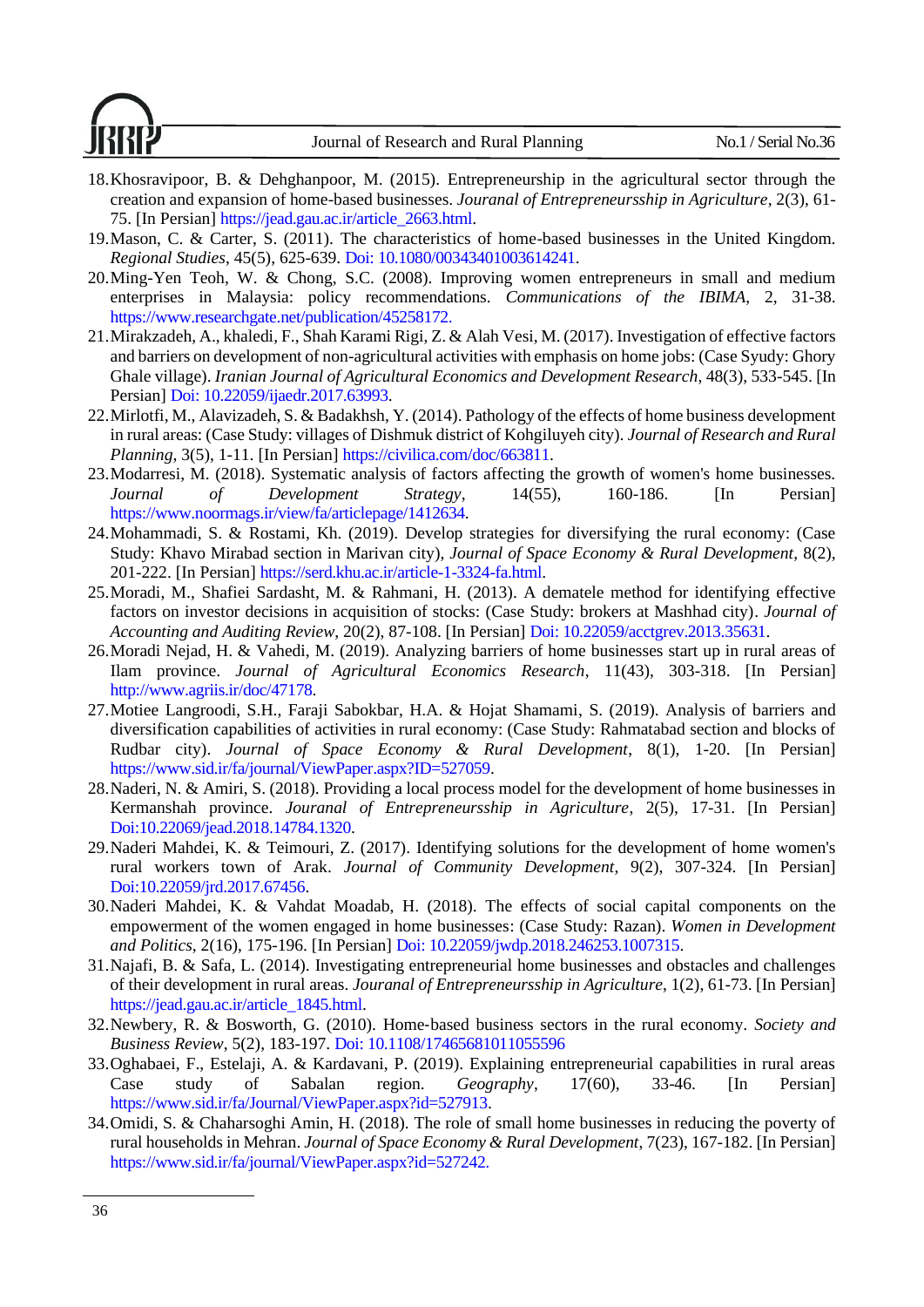| Vol.11<br>Classification of Challenges of Home  / Sharifinia |  |
|--------------------------------------------------------------|--|
|--------------------------------------------------------------|--|



- <span id="page-16-13"></span>35.Pendar, M. & Vesi, R. (2020). Assessing the types of risks in the interest-free banking system, the combined method of Dematel and Ism. *Journal of Financial Economics*, 14(51), 29-54. [In Persian] [https://www.sid.ir/fa/Journal/ViewPaper.aspx?id=530555.](https://www.sid.ir/fa/Journal/ViewPaper.aspx?id=530555)
- <span id="page-16-12"></span>36.Philip, L. & Williams, F. (2019). Remote rural home-based businesses and digital inequalities: understanding needs and expectations in a digitally underserved community. *Journal of Rural Studies*, 68, 306-318.<https://doi.org/10.1016/j.jrurstud.2018.09.011>
- <span id="page-16-8"></span>37.Rahmanian koushki, M., Zarei, A. & Estelaji, A. (2017). On [the analysis of barriers in front of domestic](http://jshsp.iaurasht.ac.ir/article_532885.html?lang=en)  [entrepreneurship in rural areas with emphasis on resistive economy to deprived areas from basiji jihadist](http://jshsp.iaurasht.ac.ir/article_532885.html?lang=en)  [students' points of view: \(Case Study: Kamfiroz rural district, Marvdasht county\).](http://jshsp.iaurasht.ac.ir/article_532885.html?lang=en) *Journal of Studies of Human Settlements Planning*, 12(2), 249-265. [In Persian] <https://www.sid.ir/fa/journal/ViewPaper.aspx?id=308238>.
- <span id="page-16-2"></span>38.Rahmani Fazli, A., Azizpur, F. & Shamanian, M. (2019). Analysis of entrepreneurship development capacities in the rural area of Damghan. *Journal of Space Economy & Rural Development*, 8(28), 133-156. [In Persian] [https://serd.khu.ac.ir/article-1-3321-fa.html.](https://serd.khu.ac.ir/article-1-3321-fa.html)
- <span id="page-16-15"></span>39.Ravi, V., Shankar, R. & Tiwari, M.K. (2005). Productivity improvement of a computer hardware supply Chain. *International Journal of Productivity and Performance Management*, 54(4), 239- 255. Doi[:10.1108/17410400510593802.](https://doi.org/10.1108/17410400510593802)
- <span id="page-16-11"></span>40.Reuschke, D. & Mason, C. (2020). The engagement of home-based businesses in the digital economy. *Futures*, 117. 1-13. [https://doi.org/10.1016/j.futures.2020.102542.](https://doi.org/10.1016/j.futures.2020.102542)
- <span id="page-16-9"></span>41.Saadi, H. & Heidari, F. (2013). [Home business cooperatives in Hamedan province\(challenges and](https://jed.ut.ac.ir/article_36250.html?lang=en)  [solutions\)](https://jed.ut.ac.ir/article_36250.html?lang=en). *Journal of Entrepreneurship Development*, 6(1), 87-104. [In Persian] [https://jed.ut.ac.ir/article\\_36250.html.](https://jed.ut.ac.ir/article_36250.html)
- <span id="page-16-14"></span>42.Seyfi Farzad, H., Ahmadypoor, Z., Hafezniya, M. & Moradian, M. (2019). [Interpretive structural modeling](http://www.jscity.ir/article_102766.html?lang=en)  [of factors affecting sustainable citizen security.](http://www.jscity.ir/article_102766.html?lang=en) *Journal Sustainable City*, 2(3), 111-125. [In Persian] Doi: [10.22034/jsc.2020.197702.1097.](https://dx.doi.org/10.22034/jsc.2020.197702.1097)
- <span id="page-16-0"></span>43.Sharifzadeh, A., Khajeh Shahkohi, A., Abdollahzadeh, Gh. & Sharifi, M. (2014). [Diagnosing development](https://jrur.ut.ac.ir/article_51444.html?lang=en)  [of rural family eterprises in Golestan province.](https://jrur.ut.ac.ir/article_51444.html?lang=en) *Journal of Rural Research*, 5(1), 1-24. [In Persian] Doi: [10.22059/jrur.2014.51444.](https://dx.doi.org/10.22059/jrur.2014.51444)
- <span id="page-16-5"></span>44.Sojasi Ghidari, H., Khoob, Sh., Hoseni Kahnoog, S.R. & Moradi, K. (2018). The effects of rural economy diversification on the livelihood of villagers in Radkan village of Chenaran city. *Journal of Space Economy & Rural Development*, 7(24), 41-70. [In Persian] [https://serd.khu.ac.ir/article-1-3094-fa.html.](https://serd.khu.ac.ir/article-1-3094-fa.html)
- <span id="page-16-3"></span>45.Taghibaygi, M., Agahi, H. & Mirakzadeh, A.A. (2014). [A study of barriers and suitable solution in](https://jrur.ut.ac.ir/article_52472.html?lang=en)  [development of rural household jobs from the perspective of rural women and expert in the city of west](https://jrur.ut.ac.ir/article_52472.html?lang=en)  [Islamabad.](https://jrur.ut.ac.ir/article_52472.html?lang=en) *Journal of Rural Research*, 5(2), 283-310. [In Persian] Doi: [10.22059/jrur.2014.52472.](https://dx.doi.org/10.22059/jrur.2014.52472)
- <span id="page-16-7"></span>46.Taleshi, M. & Shabnama, M. (2017). The role of social and economic factors in urban rural migration in Noor Ali Bey Saveh area. *Geography*, 15(54), 43-60. [In Persian] [https://www.sid.ir/fa/journal/ViewPaper.aspx?ID=316194.](https://www.sid.ir/fa/journal/ViewPaper.aspx?ID=316194)
- <span id="page-16-4"></span>47.Tavakoli Kajani, H., Estelaji, A. & Ranjbar, M. (2019). Ev[aluation of changes in urban-rural connections](http://mag.iga.ir/article_246095.html?lang=en)  [in the regional sustainable development system: \(Case study of Rey city and sphere of influence\).](http://mag.iga.ir/article_246095.html?lang=en) *Geography*, 17(63), 216-230. [In Persian] [https://www.sid.ir/fa/Journal/ViewPaper.aspx?ID=528183.](https://www.sid.ir/fa/Journal/ViewPaper.aspx?ID=528183)
- <span id="page-16-1"></span>48.Vakilolroaya, Y., Shafiei Nikabadi, M. & Masaeli, Sh. (2018). Factors affecting the establishment of production cooperatives based on rural home and family businesses in Semnan province. Journal of Space Economy & Rural Development, 7(3), 51-66. [In Persian] [https://www.sid.ir/fa/journal/ViewPaper.aspx?ID=527431.](https://www.sid.ir/fa/journal/ViewPaper.aspx?ID=527431)
- <span id="page-16-10"></span>49.Velaei, M., Karimzade, H. & Manafi Azar, R. (2018). Analysis of barriers to small business development in rural areas of Miandoab city. *Journal of Space Economy & Rural Development*, 7(3), 183-208. [In Persian] https://elmnet.ir/article/1967797-38342.
- <span id="page-16-6"></span>50.Yaghoubi Farani, A. & Jalilian, S. (2015). Economic and social effects of rural women's home-based jobs in West Islamabad. *Journal of Space Economy & Rural Development*, 4(2), 93-113. [In Persian] [https://elmnet.ir/article/1428478-81671.](https://elmnet.ir/article/1428478-81671)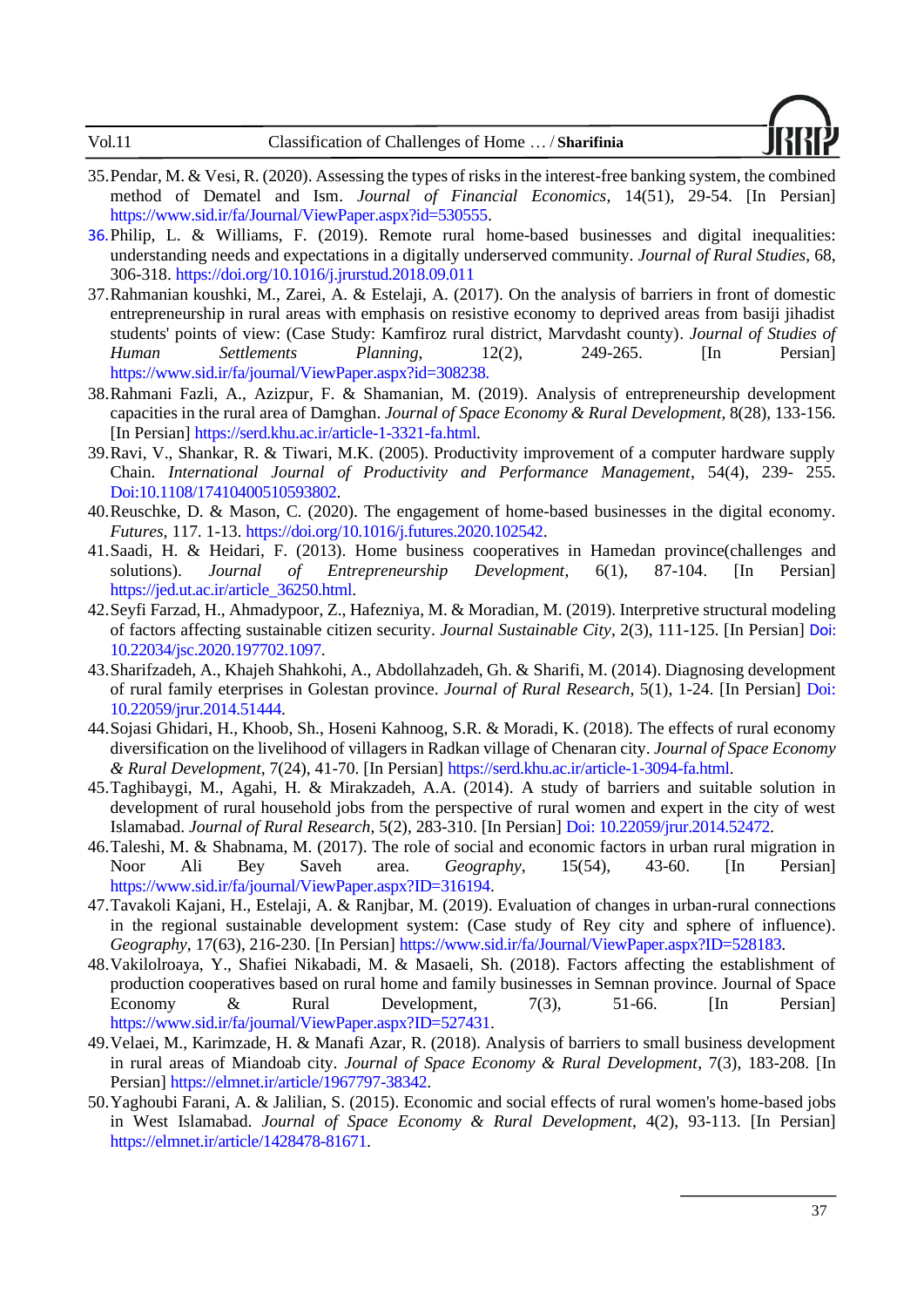

- <span id="page-17-3"></span>51.Yaghoubi Farani, A., Vahdat Moaddab, H. & Latifi, S. (2014). I[dentifying Inhibitions of rural women's](https://jwdp.ut.ac.ir/article_50289.html?lang=en)  [trend to home businesses: \(Case Study: Sardrod district, Razan county\).](https://jwdp.ut.ac.ir/article_50289.html?lang=en) *Journal of Women in Development and Politics*, 11(4), 559-574. [In Persian] [https://www.sid.ir/fa/journal/ViewPaper.aspx?ID=221449.](https://www.sid.ir/fa/journal/ViewPaper.aspx?ID=221449)
- <span id="page-17-1"></span>52.Zangisheh, K., Estelaji, A. & Fallahtabar, N. (2018). Explaining the viability of villages in the metropolitan area of Tehran: (Case Study: Varamin). *Geography*, 16(58), 214-239. [In Persian] [https://www.sid.ir/fa/Journal/ViewPaper.aspx?id=528652.](https://www.sid.ir/fa/Journal/ViewPaper.aspx?id=528652)
- <span id="page-17-2"></span>53.Zarei, Y. & Estelaji, A. (2017). Measuring rural development using fuzzy logic: (Case Study: Villages of Bushehr province). *Geography*, 15(54), 23-42. [In Persian] [https://www.magiran.com/paper/1775885.](https://www.magiran.com/paper/1775885)
- <span id="page-17-0"></span>54.Zinati Fakhrabad, H. & Bokha, F. (2016). Investigating the capacities of home business development in the process of empowering rural women: (Case Study: Karaj). *Journal of New Ideas in Science and Technology*, 1(3), 26-38. [In Persian] [https://www.sid.ir/fa/journal/ViewPaper.aspx?id=308655.](https://www.sid.ir/fa/journal/ViewPaper.aspx?id=308655)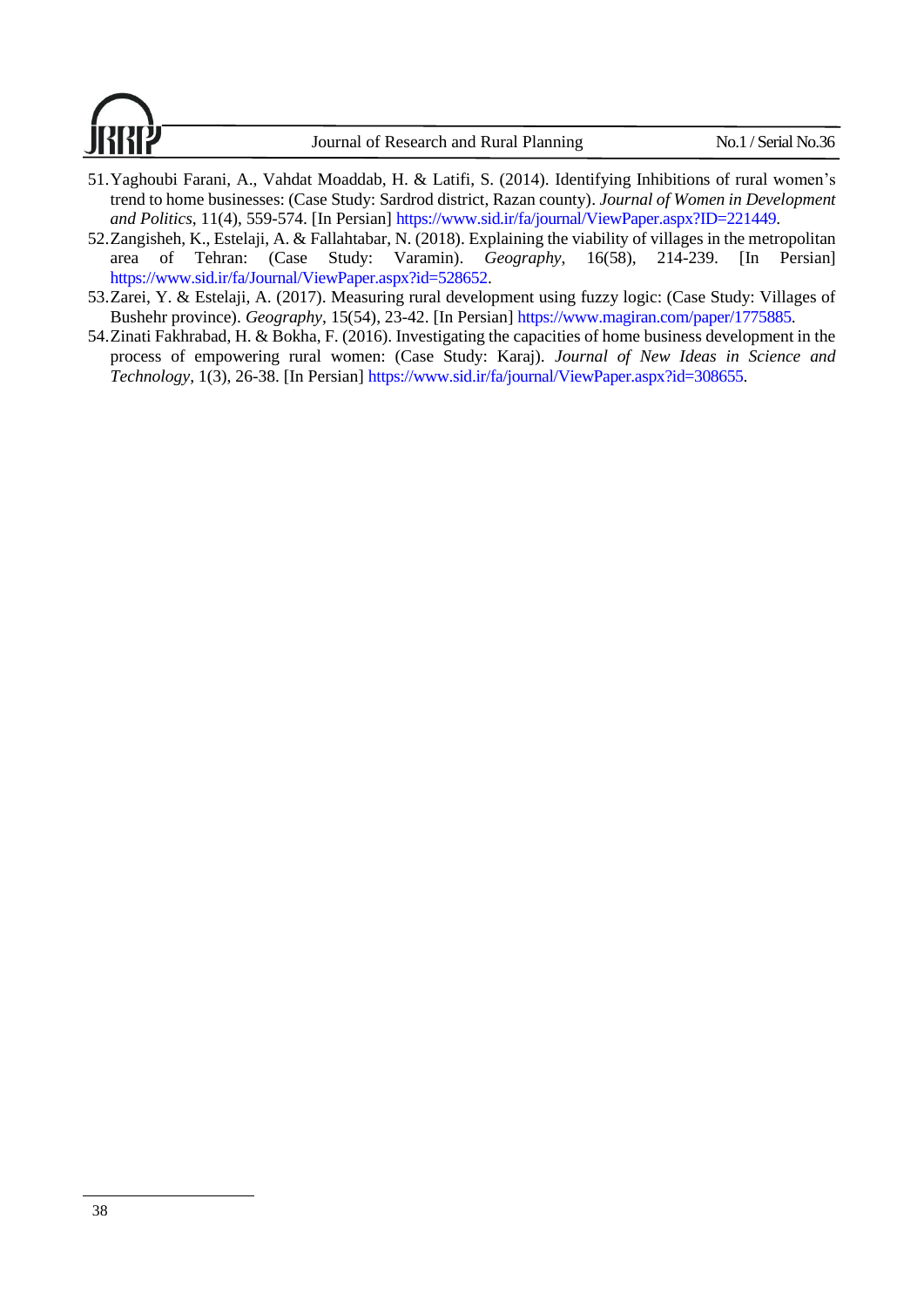|                         | <b>Journal of Research and Rural Planning</b><br>Volume 11, No. 1, Winter 2022, Serial No. 36, Pp. 21-40 |                 |  |
|-------------------------|----------------------------------------------------------------------------------------------------------|-----------------|--|
| eISSN: 2783-2007        |                                                                                                          | ISSN: 2783-2791 |  |
| BY                      | http://jrrp.um.ac.ir                                                                                     |                 |  |
| <b>Original Article</b> |                                                                                                          |                 |  |
|                         |                                                                                                          |                 |  |

**سطح بندی چالش های کسب و کار خانگی در نواحی روستایی شهرستان ساری با کاربرد تکنیک ترکیبی ISM-DEMATEL**

# **1\* زهرا شریفی نیا**

-1 دانشیار جغرافیا و برنامهریزی گردشگری، واحد ساری، دانشگاه آزاد اسالمی، ساری، ایران

### **چکیده مبسوط**

### **.1 مقدمه**

در سال های اخیر در حوزه کسب و کارهای روستایی نوعی گذر از کسب و کارهای مبتنی بر کشـاورزی به کسـب و کارهای عمومی رخ داده است. با توجه به ماهیت و مشخصه های جوامع روستایی، تجربیات توسعه روستایی در کشورهای مختلف جهان نشان می دهد که مشکلات کمبود درآمد روستاییان و پیامدهای اجتماعی، فرهنگی و سـياسـي ناشـي از آن را نمی توان تنها با انتقال دانش فنی و فناوری ها از یک سبو و سبرمایه های مادی به مناطق روستایی از سوی دیگر، حل شده پنداشت، بلکه عنصر مهم تری که بایستی مورد توجه سیاست گذاران و کارشناسان توسعه روستایی قرار گیرد، تاکید بر توسعه کسب و کارهای کوچک روســـتایی به ویژه کســـب و کارهای خانگی و فراهم ساختن بسترهای ضرور ی برای رشد و توسعه آن هاست. بر اساس سرشماری عمومی نفوس و مسکن ۱۳۹۵، در شهرستان سباری تعداد ۴۱۱ روستا با جمعیتی معادل ۱۵۲۱۸۴ نفر و در قالب ۵۰۲۸۸ خانوار وجود دارد. به عبارت دیگر حدود ۳۰ درصـد کل جمعیت شـهرسـتان سـاری در روسـتاها زندگی می کنند، که حدود ۱۰/۹ درصــد از این جمعیت بیکار بوده اند که فاصـــله اندکی با نرخ کل اســـتان دارد(۱۱/۱ درصـــد جمعیت روستایی استان مازندران در سال ۱۳۹۵ بیکار بوده اند). لذا به منظور حفظ جمعیت روستایی، ایجاد اشتغال و کاهش بیکاری

و جهوگیری از م اجر روسببتاییان در روسببتاهای شبب رسببتان سباری، توسیعه کسب و کارهای خانگی در گرو فراهم سبازی مجموعه ای از عوامل و زمینه ها و رفع مجموعه ای از چالش ها و بازدارنده هاسب. ب ابرای رونق کسبب و کارهای خانگی برای توانمندسـازی اقتصـادی و اجتماعی روســتاییان منطقه لازم و ضروری است. برای این منظور هدف تحقیق حاضر آن است تا با کاربرد تکنیک ترکیبی DEMATEL-ISM به ســطح بندی چابش های کسبب و کار خانگی در نواحی روسبتایی شب رسبتان سباری بپردازد و با توجه به تعیین سبطح چالش ها راهکارهای عملی را جهت کاهش و از بین بردن این موانع در جهت توانمندسـازی، ایجاد اشـتغال، کارآفرینی، درآمدزایی و توسـعه روستایی ارائه دهد

# **.2 مبانی نظری تحقیق**

از منظر سیستمی یکی از اجزاء مهم در ساختار اقتصاد کشور، زیرسیستم روستایی یا ساختار اقتصاد روستایی است. با توجه به ارتباط ارگانیکی نظام روستایی با نظام سرزمینی می توان گفت از حیث واقعیت جغرافیایی، توسعه و پیشرفت در ابعاد اقتصادی منوط به رشد و پیشرفت اقتصاد روستایی است. از مهم ترین رویکردهای ایجاد تنوع در فعالیت های اقتصاد مناطق روستایی می توان به مواردی از قبیل: توسعه صنایع روستایی(تبدیلی و تکمیلی)، توسعه کسب و کارهای خانگی و توسعه گردشگری و

39 **دکتر زهرا شریفی نیا** 

آدرس: گروه جغرافیا و برنامهریزی گردشگری، دانشکده علوم انسانی، دانشگاه آزاد اسلامی واحد ساری، ساری، ایران. Email: sharifinia@iausari.ac.ir :ابکترونیکی .پس

<sup>.&</sup>lt;br>\*. نویسندهٔ مسئول: